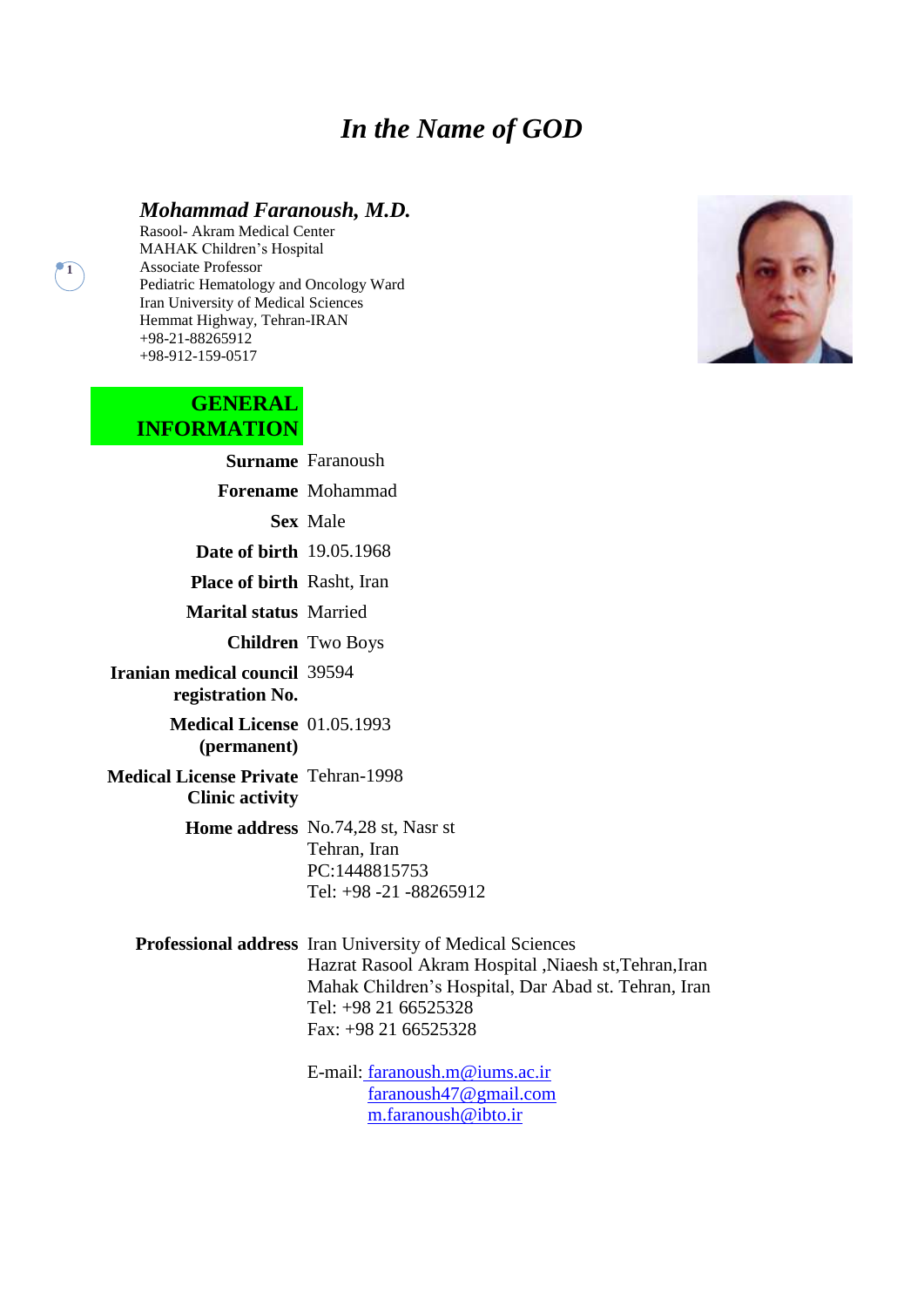# **EDUCATION AND TRAINING**

**2**

- **●** Armaghan sokhan&Alborz primary and guidance school, Tehran, Iran, 1974-82
- **●** Mofid high school, Tehran, Iran, 1982-86
- **●** Doctorate in medicine, Qazvin University of Medical Sciences, Iran, 1986-1993
- **●** Pediatric Medicine, Tehran University of Medical Sciences, Tehran, Iran 1996-1999
- **●** Iran Board of pediatric medicine with special train in hematology,1999
- **●** Pediatric hematology and oncology, Ali Asghar Children's Hospital, Iran University of Medical Sciences, Tehran- Iran 2003-2006
- **●** St Jude Children's Research Hospital, University of Tennessee, A specific course in department of pediatric Hematology and Oncology and Bone marrow transplant ,USA, April-May 2006

# **THESIS**

- **●** Phenotypic and Genotypic survey in patients with thrombosis
- **●** Incidence of Nosocomial Infection in Amir Kabir Children's Hospital
- **●** Epidemiology and causes of vertigo (156 patients)



- **●** Hemostasis & Thrombosis
- **●** Blood banking and transfusion medicine
- **●** Hemoglobinopathic disorders
- **●** Stem cell therapy in oncology & Transplant
- **●** Medical education



- **●** Selected by peers and final exam to be included in the best resident in Tehran university,1999
- **●** Selected by peers reviewer to be included in the best researcher in Semnan Medical university,2007
- **●** Selected by peers reviewer to be included in the best researcher in Semnan Medical university,2008
- **●** Selected by peers reviewer to be included in the best Teacher in Semnan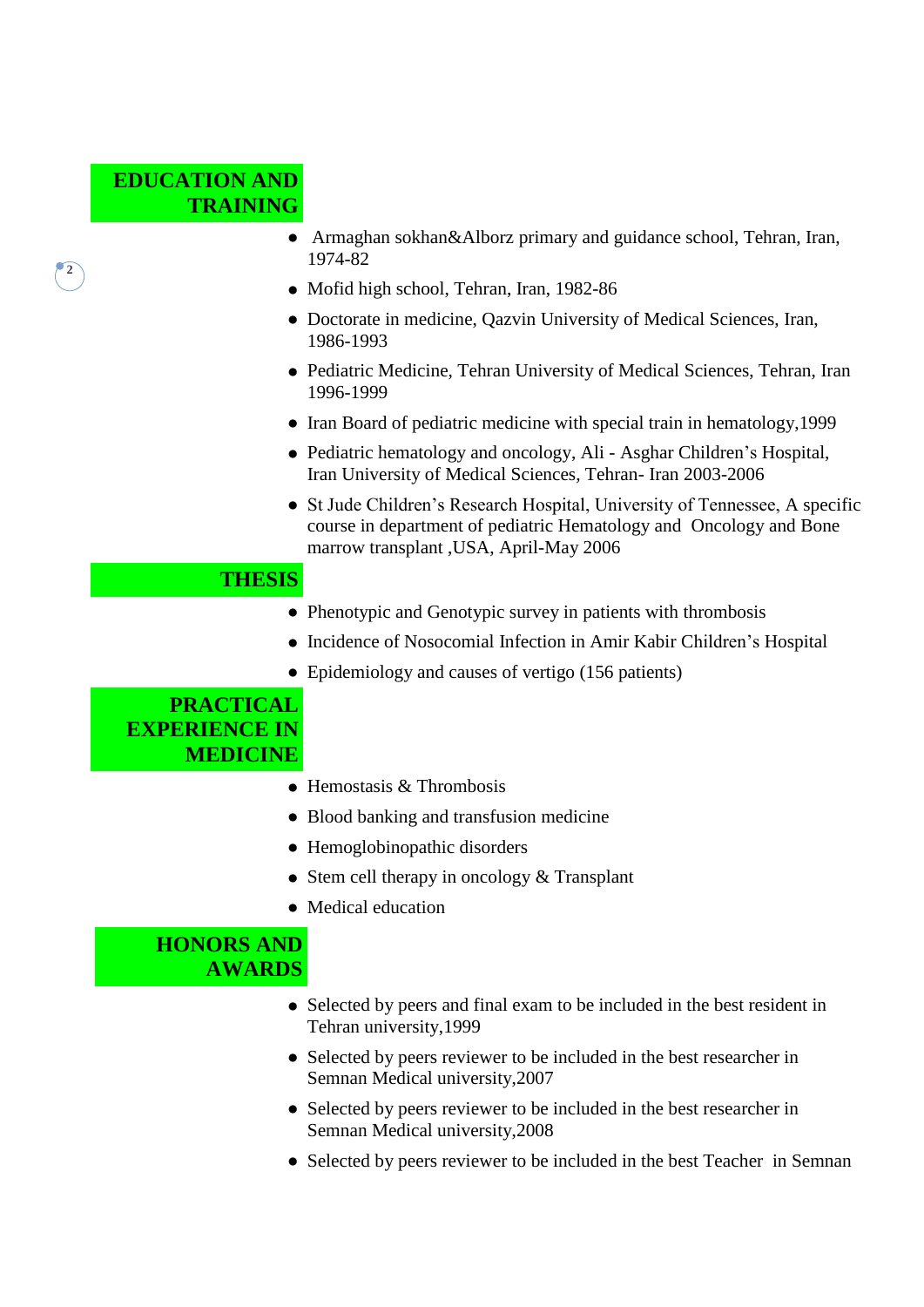#### Medical university,2010

# **ACADEMIC APOINTMENTS**

**3**

- **●** Associate Professor of hematology and oncology, Hazrat Rasool Akram Hospital ,Tehran, Iran 2013 to present
- **●** Associate Professor of hematology and oncology, Iranian Blood Transfusion Organization 2010 -2013
- **●** Associate Professor of hematology and oncology, Amir Al Momenin Hospital ,Semnan, Iran 2008-2010
- **●** Assistant Professor of hematology and oncology, Amir Al Momenin Hospital ,Semnan, Iran 1998-2008
- **●** Consultant physician in Comprehensive Hemophilia Care Center ,2005 present
- **●** Consultant physician in Semnan University of Medical Sciences for Thalassemia Prevention ,2007-present
- **●** Consultant physician in Semnan Forensic Medicine ,2006-present

## **PROFESSIONAL APOINTMENTS**

- **●** Acting Co-Director, Division of thalassemia center in adult thalassemia zafar center ,2011- present
- **●** Attending physician, Tehran university of medical sciences, MAHAK charity hospital and Hazrat Rasool Hospital,2006-present
- **●** Attending Physician, Comprehensive Hemophilia care center tehran,2005-present
- **●** Attending physician, Semnan university of medical sciences,Semnan,1998-2011
- **●** Acting Co-Director, Division of thalassemia center in Semnan ,2001- 2012
- **●** Consulting Staff, Amir al Momenin Hospital,Semnan,1998-2012

# **PROFESSIONAL SOCIETIES**

- **●** Asian Pacific stem cell transplant association 2014-present
- **●** International Society Of Thrombosis and Hemostasis(ISTH) 2012-present
- **●** Society International Oncology Pediatrics(SIOP),2006-present
- **●** Iranian Pediatric Hematology and Oncology Society,2004-present
- **●** Iranian Medical council,1993-present

### **COMMTTEES**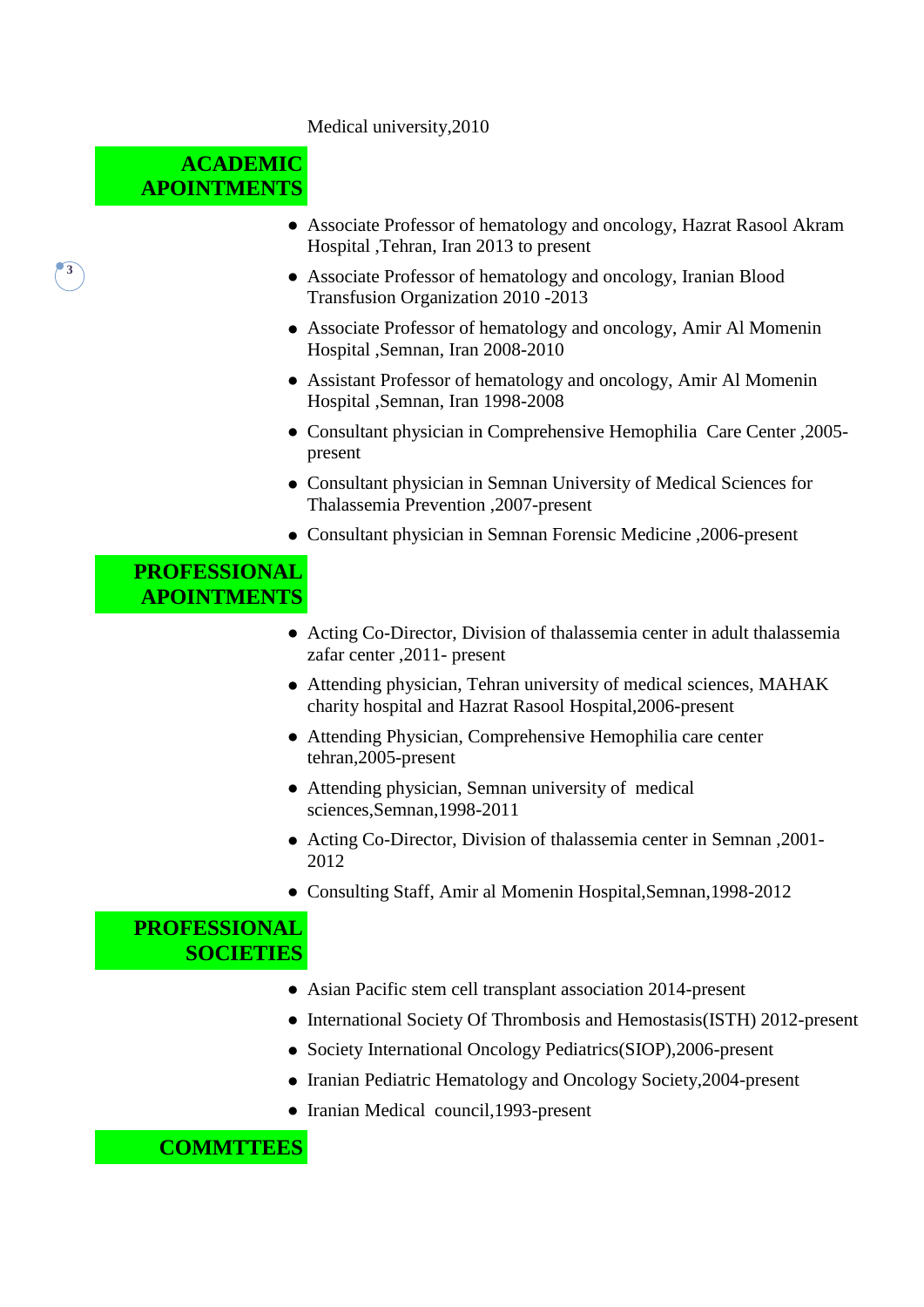- **●** Editorial Board in Koomesh Journal, Iranian journal of Blood and Cancer
- **●** Strategic Committee of Semnan university of medical sciences
- **●** Ethic Committee of Semnan university of medical sciences
- **●** Scientific Committee of Iranian pediatric Hematology and Oncology Journal

# **ADMINISTRATIVE POSITIONS**

- **●** Board Trustee of Pediatric Hematology Oncology Society,2006-present
- **●** Vice Chancellor of Research ,Hazrat Rasool Akram Hospital ,2014-2015 june
- **●** Technical Deputy Director of Iranian blood Transfusion organization 2012 - 2014
- **●** Clinical consultant ,Iranian Blood Transfusion Organization,2011-2012
- **●** Vice Chancellor of Education and Research , Semnan university of medical sciences,semnan ,Iran,2008-Nov 2010
- **●** Iranian Pediatric Hematology and Oncology Society Board trustee,2008 present
- **●** Dean of faculty of medicine , Semnan university of medical sciences,semnan ,Iran,2002-3
- **●** Research vice chancellor of faculty of medicine,semnan university of medical sciences,semnan,Iran 2001-2
- **●** Head of central library ,semnan university of medical sciences,semnan,Iran 2000-3
- **●** Head of pediatric emergency department ,semnan Iran 1999-2001
- **●** Head of health service system ,Lahijan ,Iran 1995-6
- **●** Head of work medicine ,PANHA company, Tehran ,Iran,1993-4



- **●** Investigator ,ICIS group (Switzerland, Bassel),Phase II study in chronic ITP (Molecular genetics and Outcome) in splenectomized and non splenectomized patients 2006-present
- **●** Investigator (MECCA project),Complication and laboratory finding in Induction phase in childhood ALL(Middle East Alliance) 2009-present
- **●** Principal investigator, Quality of life assessment in pediatric cancer patients
- **●** Principal investigator, Quality of life assessment in patient with severe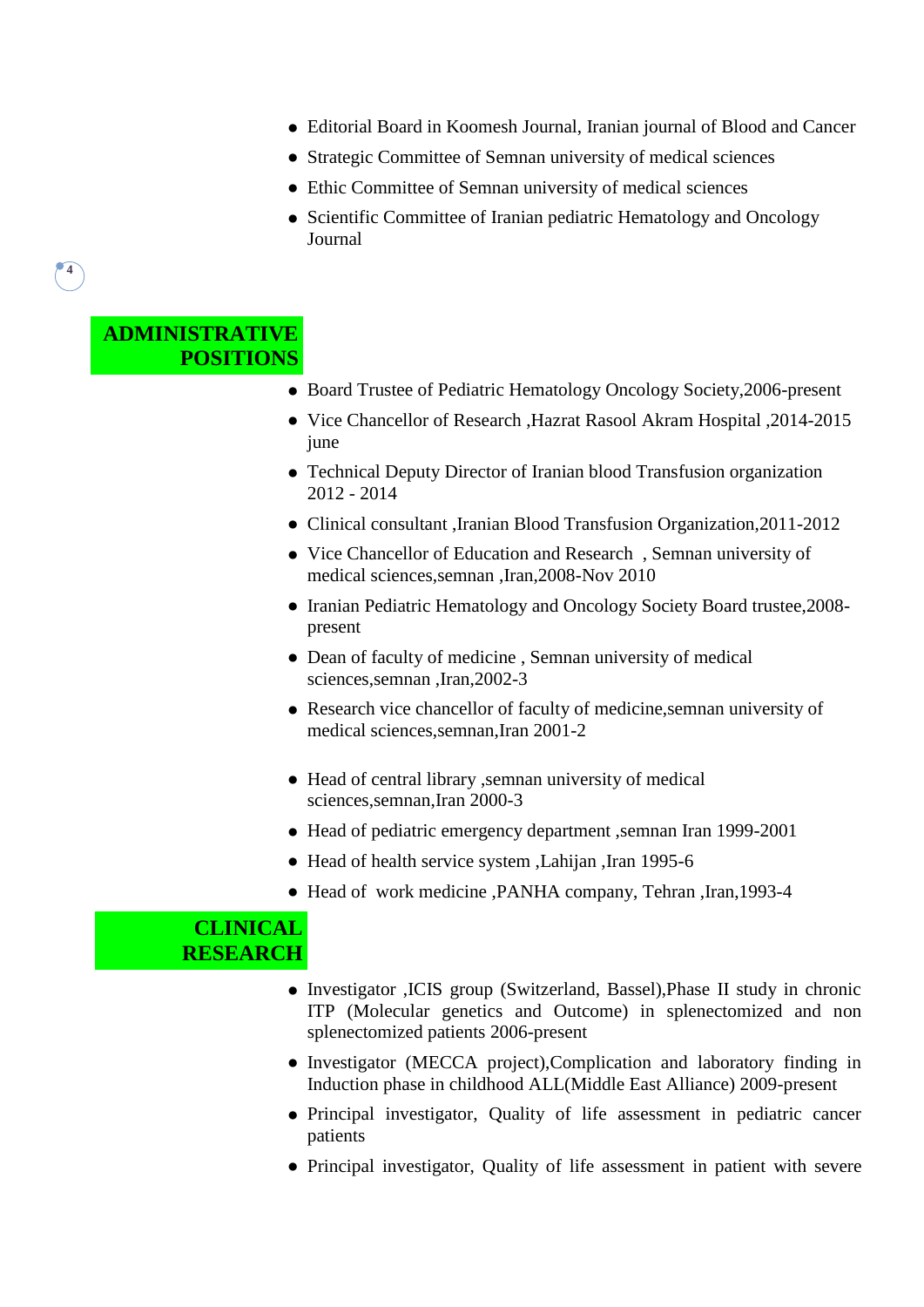hemophilia A

- **●** Principal investigator ,Platelet glycoprotein assessment in thrombosis
- **●** Co investigator , Flowcytometry Diagnosis in Glanzmann's Thrombasthenia
- **●** Co investigator , Cancer registry in childhood in MAHAK Children's Hospital
- **●** Co investigator , Late Effect of childhood cancer in MAHAK Children's Hospital
- **●** Principal investigator ,Thrombotic Screening in patients with Factor XI deficiency
- **●** Principal investigator, Different Phenotypic and genotypic manifestation in severe hemophilia A patients
- **●** Co investigator, Gene therapy in severe hemophilia B patients
- **●** Co investigator, Prophylaxis in severe hemophilia A patients
- **●** Principal investigator, Effect of Gazaneh in Neutropenia
- **●** Principal investigator, Determination of blood lead level in children
- **●** Principal investigator, Comparison of two high dose of Desferal in thalassemia major patients with heart failure
- **●** Principal investigator, Determination of Birth weight and related causes
- **●** Principal investigator, Incidence of RSV infection in respiratory tract infection
- **●** Principal investigator, Determination of lipid profile in children
- **●** Principal investigator, Incidence of HCV infection in thalassemia major

## **RESEARCH ACTIVITY**

**5**

- **●** Quality of life in chronic hematologic disease
- **●** Identification of genes in thrombosis
- **●** Inherited platelets disorders
- **●** Iron chelation in hemoglobinopathies
- **●** Chronic idiopathic thrombocytopenic purpura(gene identification)

# **WORKSHOPS & SEMINARS**

- SIOP 2015 ,Cape town ,South Africa
- **●** SIOP 2014,Toronto,Canada
- **●** ISTH 2013,Amsterdam ,Nederland
- **●** WFH 2012,Paris ,France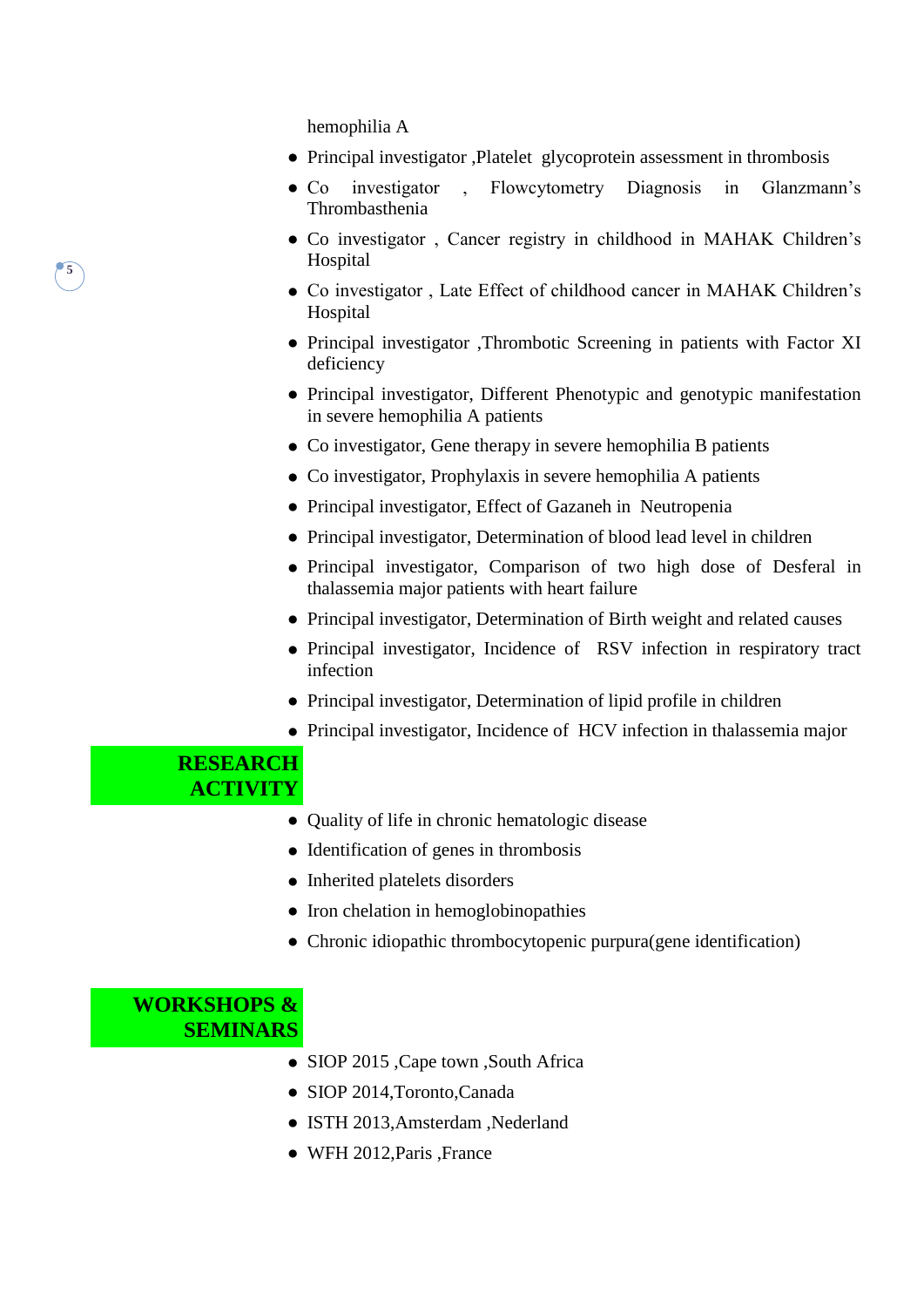**●** EAHAD 2012,Rome ,Italy

- **●** Controversies in stem cell transplantation and cellular therapies, Berlin ,Germany,Sep ,8-11,2011
- **●** Seminar Pediatric Neuro-oncology,Wein,Austria,June 21-23,2010
- **●** SIOP 2009 , Sao paulo ,Brazil , October 4-10,2009
- SIOP 2008 , Berlin ,Germany , October 2-6,2008
- **●** Hemophilia Conference ,Istanbul, Turkey June 1-5 ,2008
- **●** Tubingen 2007 "2nd Pediatric Solid Tumor", Tubingen ,Germany,Dec 2007
- **●** SIOP 2007"International pediatric oncology", Mumbai, India,Nov 2007
- **●** ISTH 2007,Geneva,July 2007
- **●** PROS Congress ,Barcelona, June 2007
- **●** SIOP 2006"International pediatric oncology", Geneva, Switzerland,sep 2006
- **●** New challenges in thalassemia,Iranian Pediatric Hematology and oncology Society ,Kerman ,Iran ,7-9 September
- **●** The role of L-MTP-PE in the treatment of Osteosarcoma,at the Vancouver Convention &Exhibition center ,Vancouver ,BC,Canada,September 23,2005,The university of Texas M.D.Anderson Cancer Center
- **●** SIOP 2005 "International pediatric oncology",Vancouver,Canada,sep 2005
- **●** Workshop on "International soft tissue sarcoma meeting" Stuttgart,Germany,Jun.2005
- **●** Workshop on "How to use information from data bank(Elssevier&Ovid)" held by Rose.net.Dec 2003
- **●** Workshop on "Mana strategy" held by Tehran University of Medical Sciences. Apr 2002
- **●** Certificate for successful completion of workshop on "Medical Education " was held at Shahid Beheshti University of medical sciences,Dec 2000, Tehran-Iran
- **●** Certificate for successful completion of workshop on "How write medical article " was held at Shahid Beheshti University of medical sciences,Dec 1999, Tehran-Iran
- **●** Workshop on "Medical Emergency "held by Iran University of medical sciences, May 2004
- **●** Workshop on "Thalassemia "held by Charity foundation for special disease,Babolsar ,Iran,Jun 2001
- **●** Workshop on "Control of diarrhea disease" held by Tehran University of Medical Sciences. Apr 1998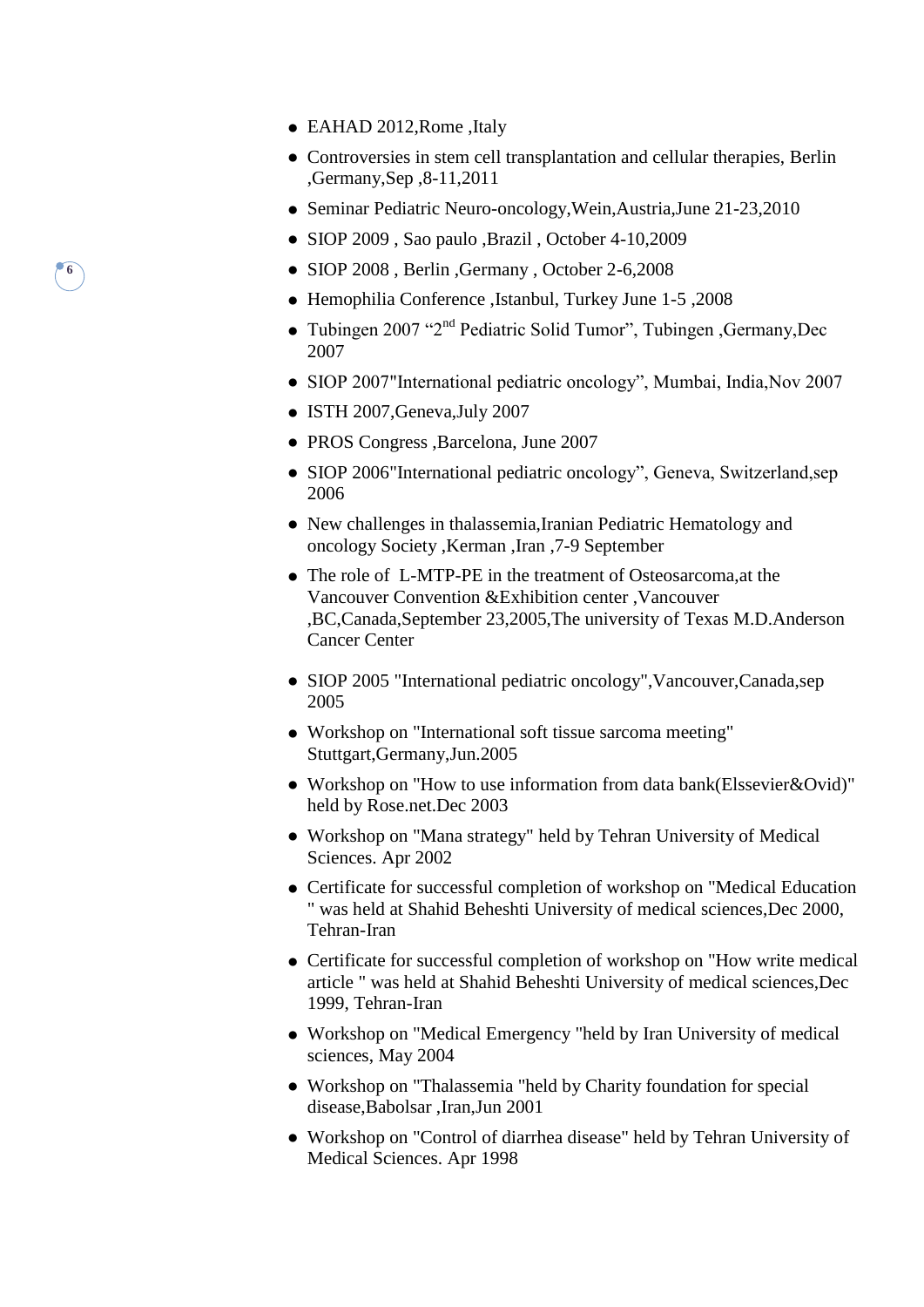- **●** Workshop on "Acute respiratory disease in children" held by Semnan University of Medical Sciences. Dec 1997
- **●** Workshop on "Breast feeding & breast milk" held by Tehran University of Medical Sciences. Aug 1997
- **●** Workshop on "Neonatal Resuscitation" held by Tehran University of Medical Sciences. Apr 1996
- **●** Research methodology work shop & medical statistic course held by Tehran University of Medical Sciences.1996
- **●** Certificate for successful completion of workshop on" Ethic in medical sciences " held by Semnan University of Medical Sciences.1999

### **LECTURES**

- **●** Blood safety,WHO,Brazil,2013
- **●** Blood transfusion Reaction (Haemovigilance Report),Ahwaz-Iran,2012
- **●** Haemovigilance in Iran,Antalia-Turkey,2011
- **●** Wilms' Tumor treatment,IPHOS Seminar,2010
- **●** Pediatric Cancer Incidence in Iran,SIOP Asia Workshop, Kish 2009
- **●** Clinical Evaluation for Medical Students, Semnan University, May 2008
- **●** Lesson Plan and Course Plan in Medical Education,Semnan,Feb,2008
- **●** How to review a paper, Monthly pediatric hematology oncology seminar,Iran,Sep 2007
- **●** Lecture in St Jude Research Hospital ,Epidemiology and survival of pediatric ALL in Ali Asghar Children's Hospital ,USA ,May 2006
- **●** SIOP Congress ,Vancouver Canada ,Hepatoblastoma in Iran ,Sep 2005
- **●** Lecture in Tehran University of Medical Sciences, Incidence of HCV infection in thalassemia patients, May 2005
- **●** Lecture in Semnan university of medical sciences, Technical quality management, October 2004
- **●** Lecture in Tehran University of Medical Sciences, Annual congress of Iranian society of pediatrics & 23 Memorial congress of prof. Gharib Subject: Retinoblastoma (Epidemiology and Survival). May 2005
- **●** Lecture in Tehran University of Medical Sciences, Annual congress of Iranian society of pediatrics  $\&$  25 Memorial congress of prof. Gharib. Subject: Epidemiology and survival of wilm's tumor ,May 2004
- **●** Lecture in Semnan university of medical sciences,Brucellosis.2003
- **●** Lecture in Gillan University of Medical Sciences ,Asian –Pacific congress
	- Subject : GI cancer in pediatric, 2003
- **●** Lecture in Tehran University of Medical Sciences ,Annual congress of Iranian society of pediatrics  $\&$  22 Memorial congress of prof. Gharib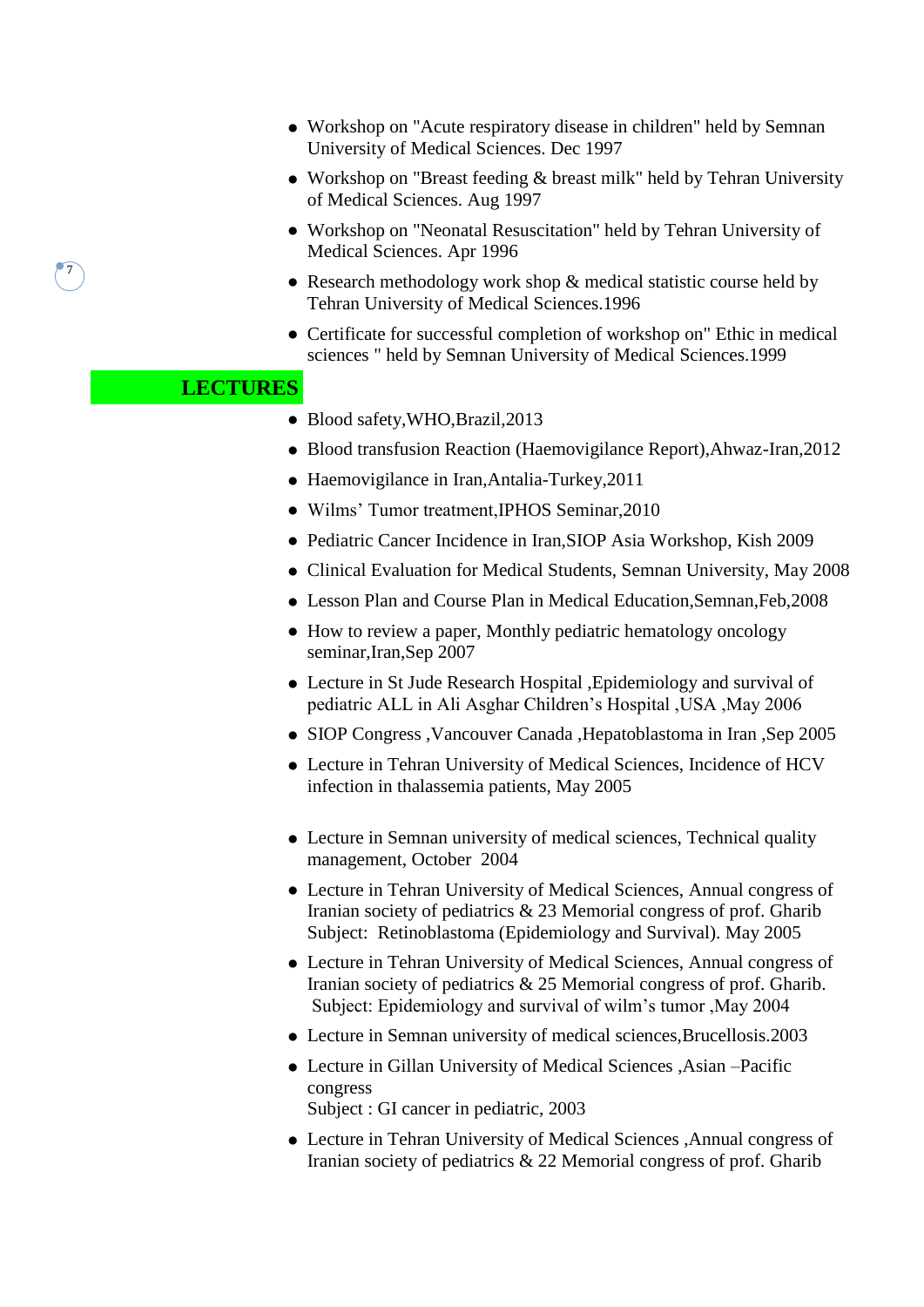Subject: Blood lead level in semnan city.2003

**●** Lecture in Tehran University of Medical Sciences Hematology- Oncology and BMT Research Center

Subject: Metabolic disease and blood transplantation disease , Feb 2006

# **PUBLICATIONS**

**8**

#### **Papers**

- **●** *Faranoush M*, [Abolghasemi H,](https://www.researchgate.net/researcher/37949741_Abolghasemi_H) [Mahboudi F,](https://www.researchgate.net/researcher/2057228628_Mahboudi_F) [Toogeh G,](https://www.researchgate.net/researcher/2045767750_Toogeh_G) [Karimi M,](https://www.researchgate.net/researcher/75405602_Karimi_M) [Eshghi P,](https://www.researchgate.net/researcher/14382411_Eshghi_P) [Managhchi M,](https://www.researchgate.net/researcher/2045759706_Managhchi_M) [Hoorfar H,](https://www.researchgate.net/researcher/13440176_Hoorfar_H) [Dehdezi BK,](https://www.researchgate.net/researcher/2045725068_Dehdezi_BK) [Mehrvar A,](https://www.researchgate.net/researcher/27247023_Mehrvar_A) [Khoeiny](https://www.researchgate.net/researcher/2045725005_Khoeiny_B)  [B,](https://www.researchgate.net/researcher/2045725005_Khoeiny_B) [Vaziri B,](https://www.researchgate.net/researcher/2057231304_Vaziri_B) [Kamyar K,](https://www.researchgate.net/researcher/2045764825_Kamyar_K) [Heshmat R,](https://www.researchgate.net/researcher/2045765047_Heshmat_R) [Baghaeipour MR,](https://www.researchgate.net/researcher/2045734703_Baghaeipour_MR) [Mirbehbahani NB,](https://www.researchgate.net/researcher/76185937_Mirbehbahani_NB) [Fayazfar R,](https://www.researchgate.net/researcher/2045726307_Fayazfar_R) [Ahmadinejad M,](https://www.researchgate.net/researcher/2045763700_Ahmadinejad_M) [Naderi M.](https://www.researchgate.net/researcher/59214891_Naderi_M) A Comparison of Efficacy Between Recombinant Activated Factor VII (Aryoseven) and Novoseven in Patients With Hereditary FVIII Deficiency With Inhibitor.Clinical and Applied Thrombosis/Hemostasis 10/2014
- **●** [MR Golpayegani,](https://www.researchgate.net/researcher/2045894983_MR_Golpayegani) [R Akramipour,](https://www.researchgate.net/researcher/2057224902_R_Akramipour) [S Zanganeh,](https://www.researchgate.net/researcher/2057225479_S_Zanganeh) [M Rezayi,](https://www.researchgate.net/researcher/2057230904_M_Rezayi) [H Yousefi,](https://www.researchgate.net/researcher/2057230737_H_Yousefi) *M Faranoush*. [Study of Blood Products Utilization in Major Departments of](https://www.researchgate.net/publication/267632628_Study_of_Blood_Products_Utilization_in_Major_Departments_of_Imam_Reza_Hospital_Kermanshah_Iran?ev=prf_pub)  [Imam Reza Hospital, Kermanshah, Iran](https://www.researchgate.net/publication/267632628_Study_of_Blood_Products_Utilization_in_Major_Departments_of_Imam_Reza_Hospital_Kermanshah_Iran?ev=prf_pub) . IJBC. 07/2014; 6(4):203-208
- **●** *Mohammad Faranoush*, [Amir Abbas Hedayati Asl,](https://www.researchgate.net/researcher/2052218336_MD_Amir_Abbas_Hedayati_Asl) [Azim Mehrvar,](https://www.researchgate.net/researcher/2005880065_Azim_Mehrvar) [Narjes Mehrvar,](https://www.researchgate.net/researcher/2052202439_MSc_Narjes_Mehrvar) [Rokhsaneh Zangooei,](https://www.researchgate.net/researcher/2052208995_MD_Rokhsaneh_Zangooei) [Ehsan Abadi,](https://www.researchgate.net/researcher/2052217029_Ehsan_Abadi) [Mardawig](https://www.researchgate.net/researcher/2050876483_MD_Mardawig_Alebouyeh)  [Alebouyeh,](https://www.researchgate.net/researcher/2050876483_MD_Mardawig_Alebouyeh) [Maryam Tashvighi](https://www.researchgate.net/researcher/2005894374_Maryam_Tashvighi) [.Consequences of Delayed Diagnosis in](https://www.researchgate.net/publication/264464224_Consequences_of_Delayed_Diagnosis_in_Treatment_of_Retinoblastoma?ev=prf_pub)  [Treatment of Retinoblastoma](https://www.researchgate.net/publication/264464224_Consequences_of_Delayed_Diagnosis_in_Treatment_of_Retinoblastoma?ev=prf_pub) .Iranian Journal of Pediatrics 07/2014; Vol 24(4):381-86
- **●** [Ahmad Salmanogli,](https://www.researchgate.net/researcher/28225125_Ahmad_Salmanogli) [Ali Rostami,](https://www.researchgate.net/researcher/70524789_Ali_Rostami) *Mahmmad Faranoush*, [Mahbobeh](https://www.researchgate.net/researcher/2051667494_Mahbobeh_Dolatyari)  [Dolatyari,](https://www.researchgate.net/researcher/2051667494_Mahbobeh_Dolatyari) [Ghassem Rostami.](https://www.researchgate.net/researcher/10596535_Ghassem_Rostami) Enhancement of tumor smart-targeting efficiency based on optical communication between signaling and receiving nanoparticles (modeling and analysis). RSC Advances 07/2014; 4:30984–30992. ·
- **●** [Hemmati T,](https://www.researchgate.net/researcher/2057230234_Hemmati_T) [Farsinezhad A,](https://www.researchgate.net/researcher/2057227214_Farsinezhad_A) [Managhchi MR,](https://www.researchgate.net/researcher/2057224972_Managhchi_MR) [Toogeh G,](https://www.researchgate.net/researcher/2045767750_Toogeh_G) *Faranoush M*. [Microparticle Formation and Platelet Shrinkage in Type-I Glanzmman](https://www.researchgate.net/publication/267632493_Microparticle_Formation_and_Platelet_Shrinkage_in_Type-I_Glanzmman_Thrombasthenia_Platelets?ev=prf_pub)  [Thrombasthenia Platelets](https://www.researchgate.net/publication/267632493_Microparticle_Formation_and_Platelet_Shrinkage_in_Type-I_Glanzmman_Thrombasthenia_Platelets?ev=prf_pub) . IJBC. 06/2014; 6(4):169-175.
- **●** Sakhteh M, Poopak B, Amirizadeh N, Shamshiri A.R, Bagheri A.H, *Faranoush M*: Association of 4G/5G polymorphism in Plasminogen activator inhibitor-inhibitor (PAI-1) gene with thrombosis in coronary arteries. Sci J Iran Blood Transfus Organ. 04/2014; 11(1):32-40.
- **●** *M Faranoush*, Hassan Abolghasemi, Gh Toogeh, M Karimi, P Eshghi, M Managhchi, H Hoorfar, B Keikhaei Dehdezi, A Mehrvar, B Khoeiny, K Kamyar, R Heshmat, M R Baghaeipour, N B Mirbehbahani, R Fayazfar, M Ahmadinejad, M Naderi*:* A Comparison Between Recombinant Activated Factor VII (Aryoseven) and Novoseven in Patients With Congenital Factor VII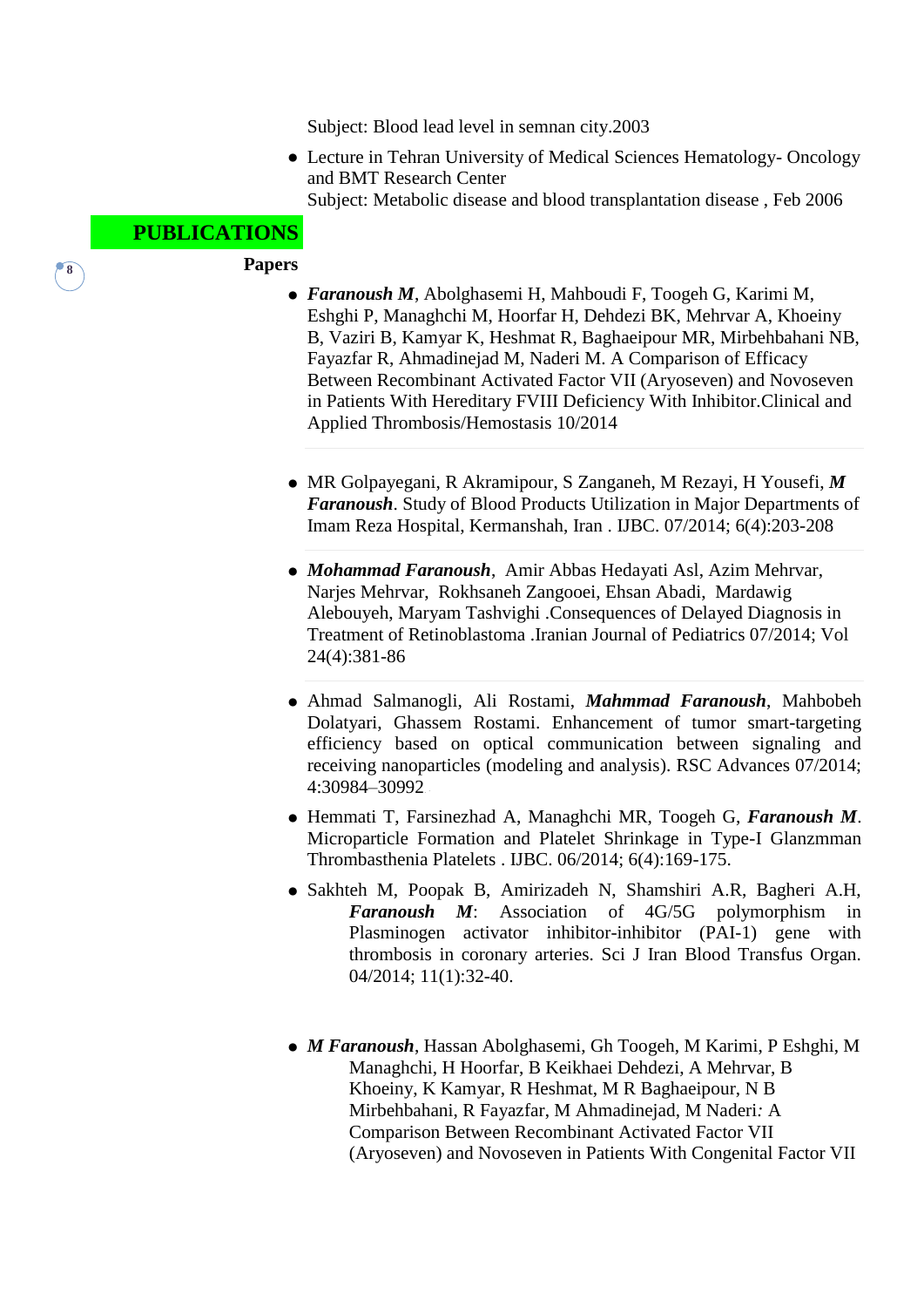**●** Naima A. Al -Mulla, Prem Chandra, Mohammed Khattab, Faris Madanat, Parvaneh Vossough, Eyad Torfa, Zakiya Al-Lamki, Gamal Zain, Samar Muwakkit, Salah Mahmoud, Abdulrahman Al-Jassmi, Murat Tuncer, Hussein Al-Mukharraq, Sihem Barsaoui, Robert J. Arceci, Scott C. Howard, Andreas E. Kulozik, Yaddanapudi Ravindranath, Gregory H. Reaman, *Mohammad Farranoush*, Abdullah A. AlNasser: Childhood acute lymphoblastic leukemia in the Middle East and neighboring countries: A prospective multi-institutional international collaborative study (CALLME1) by the Middle East Childhood Cancer Alliance (MECCA). Pediatric Blood & Cancer 03/2014;

- **●** Jalali Farahani F, Charsizadeh E, Mozaffari Khorgoo Z, Moghaddam M, Radmehr R, *Faranoush M*, Balali M.R, Moradi Shamami N, Ramezani H, Shahebrahimi E, Naderi Beni M: A report of a Bombay phenotype case (Oh) during establishment of haemovigilance system in Bandar Abbas. Sci J Iran Blood Transfus Organ. 02/2014; 10(4):400-404.
- **●** Nabavi.M M, Ghaderi A, Fatahi MJ, Danaie N, *Faranoush M*: Codon 72 Polymorphism of p53 Gene and Hematologic Manifestations in Patients with Systemic Lupus Erythematosus. IJBC. 01/2014; 6(2):63.
- **● Mohammad Faranoush**, Mohammad Torabi-Nami, Azim Mehrvar, Amir Abbas HedayatiAsl, Maryam Tashvighi, Reza Ravan Parsa, Mohammad Ali Fazeli, Behdad Sobuti, Narjes Mehrvar, Ali Jafarpour, Rokhsareh Zangooei, Mardawij Alebouyeh, Mohammadreza Abolghasemi, Abdol-Hossein Vahabie, Parvaneh Vossough: Classifying the Pediatric Central Nervous System Tumors through near Optimal Feature Selection and Mutual Information: A Single Center Cohort. Middle East Journal of Cancer. 10/2013; 4(4):153-161.
- **●** [Alireza Farsinejad,](https://www.researchgate.net/researcher/2006644769_Alireza_Farsinejad/) [Mohammad M Farajollahi,](https://www.researchgate.net/researcher/2000495721_Mohammad_M_Farajollahi/) [Ahmad Kazemi,](https://www.researchgate.net/researcher/2006661446_Ahmad_Kazemi/) [Nazanin](https://www.researchgate.net/researcher/2006664679_Nazanin_Saemi/)  [Saemi,](https://www.researchgate.net/researcher/2006664679_Nazanin_Saemi/) *Mohammad Faranoush* [.Different biochemical expression pattern](https://www.researchgate.net/publication/255177148_Different_biochemical_expression_pattern_of_platelet_surface_glycoproteins_suggests_molecular_diversity_of_Glanzmann%27s_thrombasthenia_in_Iran?ev=prf_pub)  [of platelet surface glycoproteins suggests molecular diversity of](https://www.researchgate.net/publication/255177148_Different_biochemical_expression_pattern_of_platelet_surface_glycoproteins_suggests_molecular_diversity_of_Glanzmann%27s_thrombasthenia_in_Iran?ev=prf_pub)  [Glanzmann's thrombasthenia in Iran.](https://www.researchgate.net/publication/255177148_Different_biochemical_expression_pattern_of_platelet_surface_glycoproteins_suggests_molecular_diversity_of_Glanzmann%27s_thrombasthenia_in_Iran?ev=prf_pub) Blood coagulation & fibrinolysis: an international journal in haemostasis and thrombosis 09/2013; 24(6):613-8
- **●** [Azim Mehrvar,](https://www.researchgate.net/researcher/2005880065_Azim_Mehrvar/) *Mohammad Faranoush*, [Amir Abbas Hedayati Asl,](https://www.researchgate.net/researcher/2028555890_Amir_Abbas_Hedayati_Asl/)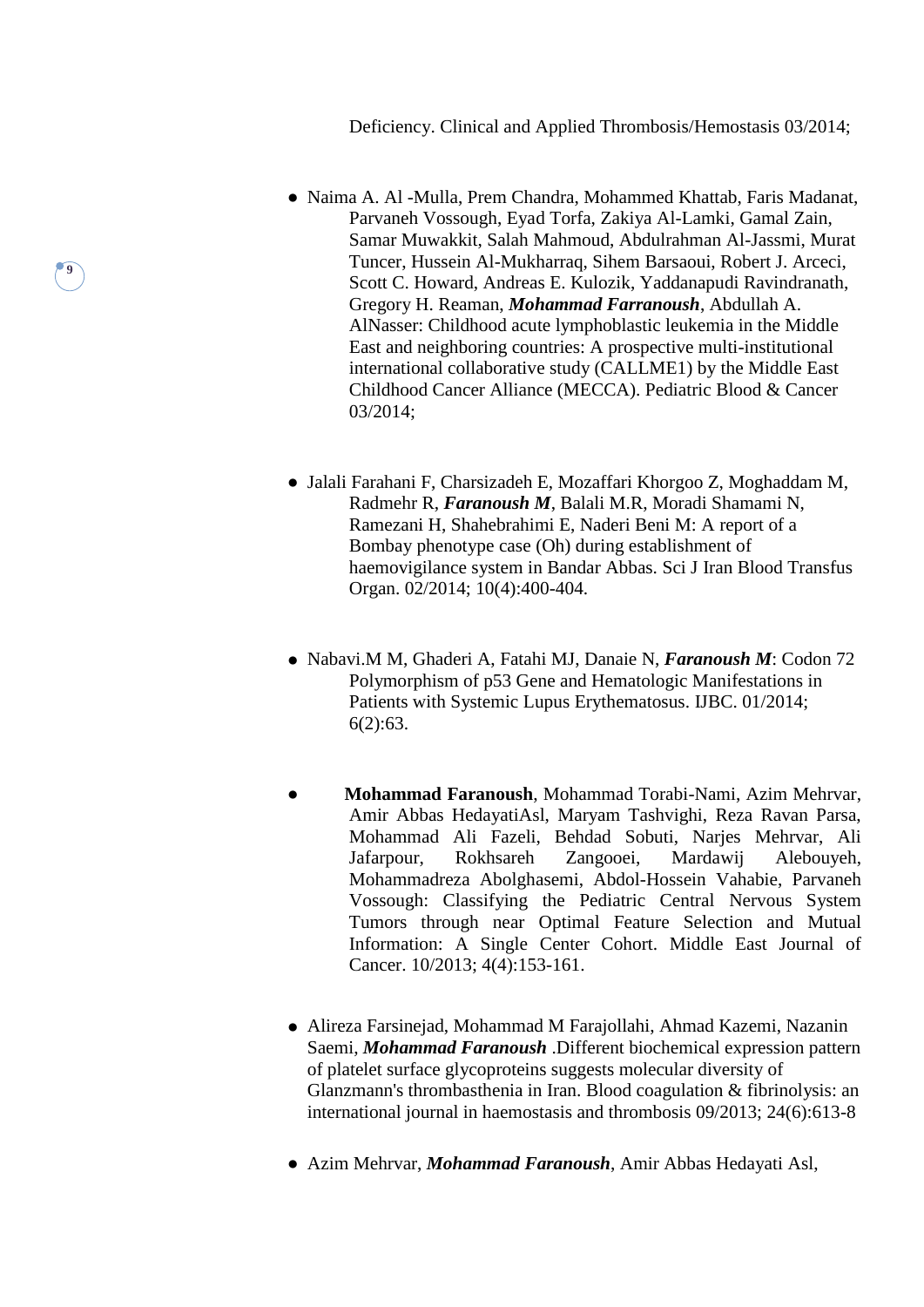[Maryam Tashvighi,](https://www.researchgate.net/researcher/2005894374_Maryam_Tashvighi/) [Mohammad Ali Fazeli,](https://www.researchgate.net/researcher/2028557150_Mohammad_Ali_Fazeli/) [Ibrahim Qaddoumi,](https://www.researchgate.net/researcher/2028815946_Ibrahim_Qaddoumi/) [Narjes](https://www.researchgate.net/researcher/2005898701_Narjes_Mehrvar/)  [Mehrvar,](https://www.researchgate.net/researcher/2005898701_Narjes_Mehrvar/) [Behdad Sobuti,](https://www.researchgate.net/researcher/2028555263_Behdad_Sobuti/) [Ali Jafarpour,](https://www.researchgate.net/researcher/2028821892_Ali_Jafarpour/) [Reza Ravan Parsa,](https://www.researchgate.net/researcher/2028559150_Reza_Ravan_Parsa/) [Rokhsaneh](https://www.researchgate.net/researcher/2028557822_Rokhsaneh_Zangooei/)  [Zangooei,](https://www.researchgate.net/researcher/2028557822_Rokhsaneh_Zangooei/) [Mardawig Alebouyeh,](https://www.researchgate.net/researcher/10847082_Mardawig_Alebouyeh/) [Parvaneh Vossough](https://www.researchgate.net/researcher/39408451_Parvaneh_Vossough/) [.Childhood central](https://www.researchgate.net/publication/255952670_Childhood_central_nervous_system_tumors_at_MAHAK%27s_Pediatric_Cancer_Treatment_and_Research_Center_%28MPCTRC%29_Tehran_Iran?ev=prf_pub)  [nervous system tumors at MAHAK's Pediatric Cancer Treatment and](https://www.researchgate.net/publication/255952670_Childhood_central_nervous_system_tumors_at_MAHAK%27s_Pediatric_Cancer_Treatment_and_Research_Center_%28MPCTRC%29_Tehran_Iran?ev=prf_pub)  [Research Center \(MPCTRC\), Tehran, Iran.](https://www.researchgate.net/publication/255952670_Childhood_central_nervous_system_tumors_at_MAHAK%27s_Pediatric_Cancer_Treatment_and_Research_Center_%28MPCTRC%29_Tehran_Iran?ev=prf_pub) Child s Nervous System 08/2013

**●** Davoudi- kiakalayeh A, *Faranoush M*, Haghbin A, Behboudi F: *Reviewing the Blood Ordering Schedule in a Tertiary Trauma Center*. IJBC. 10/2013; 6(1):27

- **●** Mostafa Jamali, Kamran Atarodi, Mozhdeh Nakhlestani, Hasan Abolghasemi, Hosein Sadegh, *Mohammad Faranoosh*, Khadije Golzade, Razieh Fadai, Fereshte Niknam, Mahin Nikougoftar Zarif: *Cord blood banking activity in Iran National Cord Blood Bank: A two years experience.* Transfusion and Apheresis Science 10/2013;
- **●** Zangooei R, Vakili M, Hedayatiasl AA, Azizzade F, Rahbar M, *Faranoush M*: *Epidemiology of Patients with Cancer in Seventh Tir General Hospital from 1992 to 2005*. IJBC. 09/2013; 6(1):33.
- **●** Zangooei R, Hedayati Asl AA, Vossough P, Mehrvar A, Golpayegani MR, Yazdi F, Azizzade F, Alebouyeh M, *Faranoush M*: *Medium and High-Dose Methotrexate-Induced Toxicity in Children with Acute Lymphoblastic Leukemia*. IJBC. 08/2013; 1(1):19-23
- **●** *Mohammad Faranoush*, [Samileh Noorbakhsh,](https://www.researchgate.net/researcher/2020075467_Samileh_Noorbakhsh/) [Azim Mehrvar,](https://www.researchgate.net/researcher/2005880065_Azim_Mehrvar/) [Zardokht](https://www.researchgate.net/researcher/2020782910_Zardokht_Tabatabae/)  [Tabatabae](https://www.researchgate.net/researcher/2020782910_Zardokht_Tabatabae/) [.AIDS & Clinical Role of H. pylori Infection \(Serology, PCR\)](https://www.researchgate.net/publication/247774441_AIDS__Clinical_Role_of_H._pylori_Infection_%28Serology_PCR%29_in_Chronic_Idiopathic_Thrombocytopenic_Purpura_in_an_Endemic_Country_A_Case_Control_Study_Tehran_IRAN?ev=prf_pub)  [in Chronic Idiopathic Thrombocytopenic Purpura in an Endemic Country:](https://www.researchgate.net/publication/247774441_AIDS__Clinical_Role_of_H._pylori_Infection_%28Serology_PCR%29_in_Chronic_Idiopathic_Thrombocytopenic_Purpura_in_an_Endemic_Country_A_Case_Control_Study_Tehran_IRAN?ev=prf_pub)  [A Case Control Study, Tehran, IRAN](https://www.researchgate.net/publication/247774441_AIDS__Clinical_Role_of_H._pylori_Infection_%28Serology_PCR%29_in_Chronic_Idiopathic_Thrombocytopenic_Purpura_in_an_Endemic_Country_A_Case_Control_Study_Tehran_IRAN?ev=prf_pub) .journal of AIDS &Clinical Reseach. 06/2013; 4(5):4.
- **●** S Arshi, A Bahrami, M Faranoush, A Mehrvar, N Rezaei [Non-Hodgkin's](http://scholar.google.com/citations?view_op=view_citation&hl=nl&user=DUl538sAAAAJ&citation_for_view=DUl538sAAAAJ:RGFaLdJalmkC)  [lymphoma in a patient with leucocyte adhesion deficiency.A](http://scholar.google.com/citations?view_op=view_citation&hl=nl&user=DUl538sAAAAJ&citation_for_view=DUl538sAAAAJ:RGFaLdJalmkC)llergologia et immunopathologia ,2013, May 29. doi:pii: S0301-0546(13)00101-8. 10.1016/j.aller.2013.02.001
- **●** M Nabavi, R Ghorbani, AM Asadi, *M Faranoush* . [Factors associated](http://scholar.google.com/citations?view_op=view_citation&hl=nl&user=DUl538sAAAAJ&citation_for_view=DUl538sAAAAJ:isC4tDSrTZIC)  [with cord blood IgE levels.](http://scholar.google.com/citations?view_op=view_citation&hl=nl&user=DUl538sAAAAJ&citation_for_view=DUl538sAAAAJ:isC4tDSrTZIC)Asian Pacific Journal of Allergy and Immunology ,2013,31 (2), 157-62
- **●** [Kalanaky S,](https://www.researchgate.net/researcher/2023648593_Kalanaky_S/) [Farsinejad A,](https://www.researchgate.net/researcher/57758588_Farsinejad_A/) [Fakharzade S,](https://www.researchgate.net/researcher/2023135042_Fakharzade_S/) [Karbasian MA,](https://www.researchgate.net/researcher/2023225959_Karbasian_MA/) [Keshavarz M,](https://www.researchgate.net/researcher/2023243351_Keshavarz_M/) [Mehrvar A,](https://www.researchgate.net/researcher/27247023_Mehrvar_A/) [Mehrvar N,](https://www.researchgate.net/researcher/31640753_Mehrvar_N/) [RahbarM,](https://www.researchgate.net/researcher/2023204783_RahbarM/) *Faranoush M* [.Short-term chelating](https://www.researchgate.net/publication/250612663_Short-term_chelating_efficacy_of_deferoxamine_in_Iron_overloaded_rat_hepatocytes?ev=prf_pub)  [efficacy of deferoxamine in Iron overloaded rat hepatocytes](https://www.researchgate.net/publication/250612663_Short-term_chelating_efficacy_of_deferoxamine_in_Iron_overloaded_rat_hepatocytes?ev=prf_pub) .Iranian Journal of Blood and Cancer. 04/2013; 5(3):99-105
- **●** MS Rahiminejad, M Mirmohammad Sadeghi, P Mohammadinejad, B Sadeghi, *Faranoush.M* [.Evaluation of Humoral Immune Function in](http://scholar.google.com/citations?view_op=view_citation&hl=nl&user=DUl538sAAAAJ&citation_for_view=DUl538sAAAAJ:bEWYMUwI8FkC)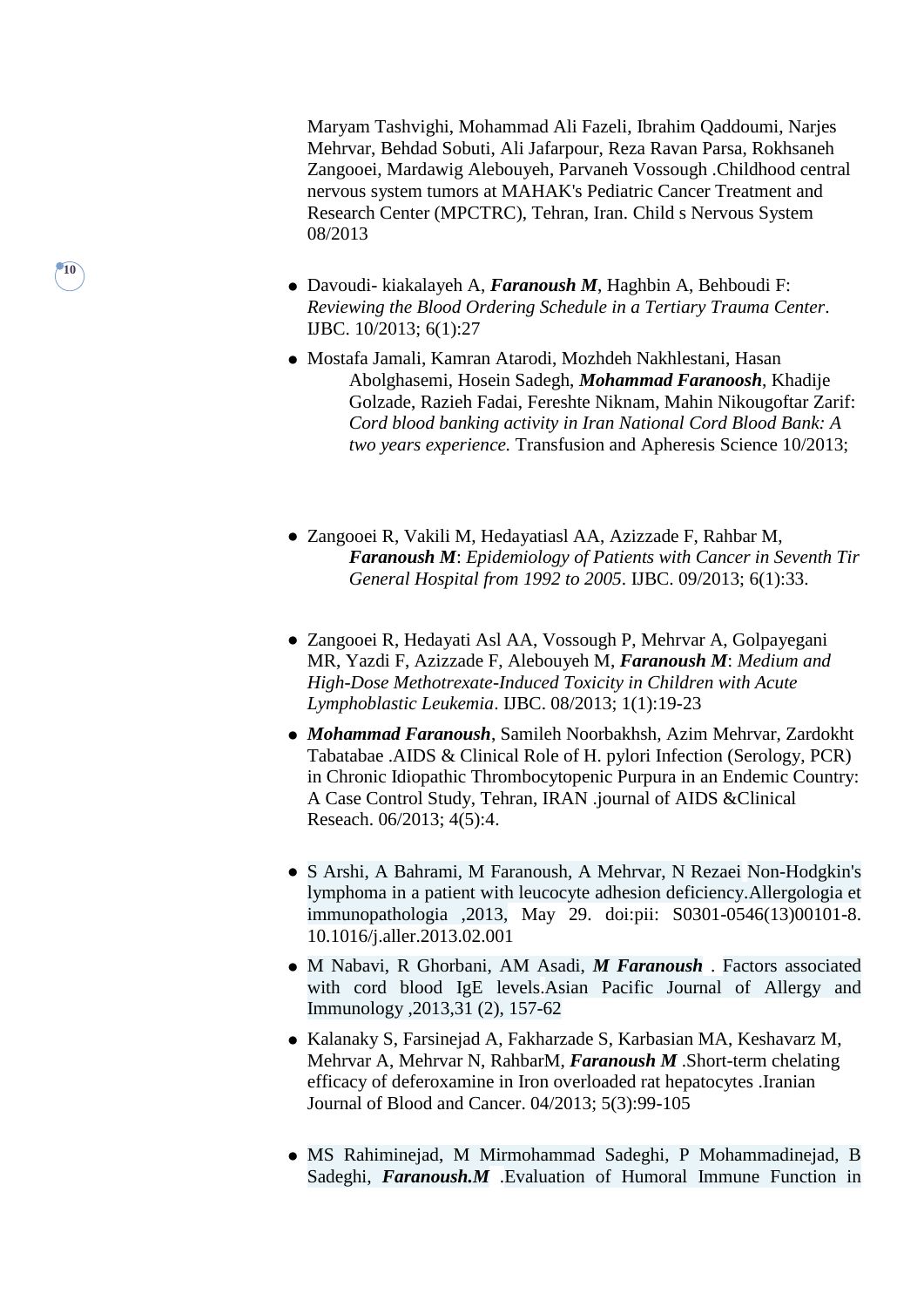[Patients with Chronic Idiopathic Thrombocytopenic Purpura](http://scholar.google.com/citations?view_op=view_citation&hl=nl&user=DUl538sAAAAJ&citation_for_view=DUl538sAAAAJ:bEWYMUwI8FkC) Iranian Journal of Allergy, Asthma and Immunology 2013, 12 (1), 50-56

**●** *Mohammad Faranoush* , Mohammad Ali Shahbabaie Ashtiani , Raheb Ghorbani ,Azim Mehrvar, Amir Abbas Hedayati Asl , Maryam Tashvighi , Parvaneh Vosough , Elaheh Rahmani , Maryam Meimari . Assessment of health related quality of life in children and adolescents suffering from cancer on chemotherapy and off treatment. Koomesh, winter 2013, 14 (2):215-22

- **●** Rouhangiz Sorkhabi,Bahman Rastkar,Said Mohseni- Tavakooli, *Mohammad Faranoush*. Childhood Malignancy and Cardiotoxicity of Anthracyclines; Advances in Environmental Biology, 6(1): 13-17, 2012
- **●** Peiman Haddad, Alireza Zali, Morteza Tabatabaeefar, Alireza Nikoofar1, Homayoun Hadizadeh Kharazi,Mojtaba Ghadyani, Pedram Fadavi, Parvaneh Vossough, Mirahmad Mousavizadeh, Mahshid Mehdizadeh, Ali Motlagh,Farnaz Amoozegar Hashemi, Ahmad Ameri, Ali Yaghobi Joibari, Behrooz Pazooki, Afshin Rakhsha,Farshid Arbabi, Azim Mehrvar, Mahdi Aghili, Mohammad Babaei*,* Hamidreza Dehghan Menshadi,Shaghayegh Kamian, Bahar Moeini, Bahram Andalib, Saeed Karimkhani, Farid Dadgar, Hassan Khajei, Haleh Behrouzi, Mahmood Abed Moghadam, Hossein Mottahedi, Maryam Tashvighi, *Mohammad Faranoush*,Mohammad Mahdi Mojahed, Ali Naderi, Shahram Naseri, Sherif Ibrahim, S.Abdolreza Hejazi Farahmand,Fatemeh Mohammadzadeh,Larisa Mukhomorova, Mohammad Torabi Nami; Turning Interdisciplinary Brain Tumor Science into Survival; Report from the Neuro-Oncology Scientific Club Opening Session, NOSC 2012 - 19 January- Tehran, IR Iran; Report and Opinion, 2012;4:(2),42-50
- **●** Thomas Kühne, Willi Berchtold,Lisa A. Michaels, Runhui Wu,Hugo Donato,Bibiana Espina, Hannah Tamary,Francesco Rodeghiero, Meera Chitlur,Johannes Rischewski, and Paul Imbach, on behalf of the Intercontinental Cooperative ITP Study Group, *Mohammad Faranoush*. Newly diagnosed immune thrombocytopenia in children and adults: a comparative prospective observational registry of the Intercontinental Cooperative Immune Thrombocytopenia Study Group. haematologica , 2011; 96(12);1831-37
- **●** *Mohammad Faranoush.* Patients Perspective in Plasma Products (Focus on Hemophilia),IJBC, vol 3, no. 3, 2011,P171
- **●** Azim Mehrvar, *Mohammad Faranoush*, Amir Abbas Hedayati Asl, Narjes Mehrvar, Yasamin Honarbakhsh, Mardavij Alebouyeh, Parvaneh Vossough, Features of Bone Sarcomas at MAHAK Children Hospital, Tehran, Iran during 2007-2009, IJBC . Vol 2 , No 2 , Winter 2010,81-5
- **●** Farsinejad A,Abolghasemi H,Kazemi A,Aghaiepour M,*Faranoush M*, Hadjati E,Ala F. Classification of Iranian patients with Glanzmann's Thrombasthenia using a Flowcytometric method, Platelets. IJBC,2011;22(5):321-7
- **●** Odile Oberlin, *Mohammad Faranoush* . Pediatric Non Hodgkin's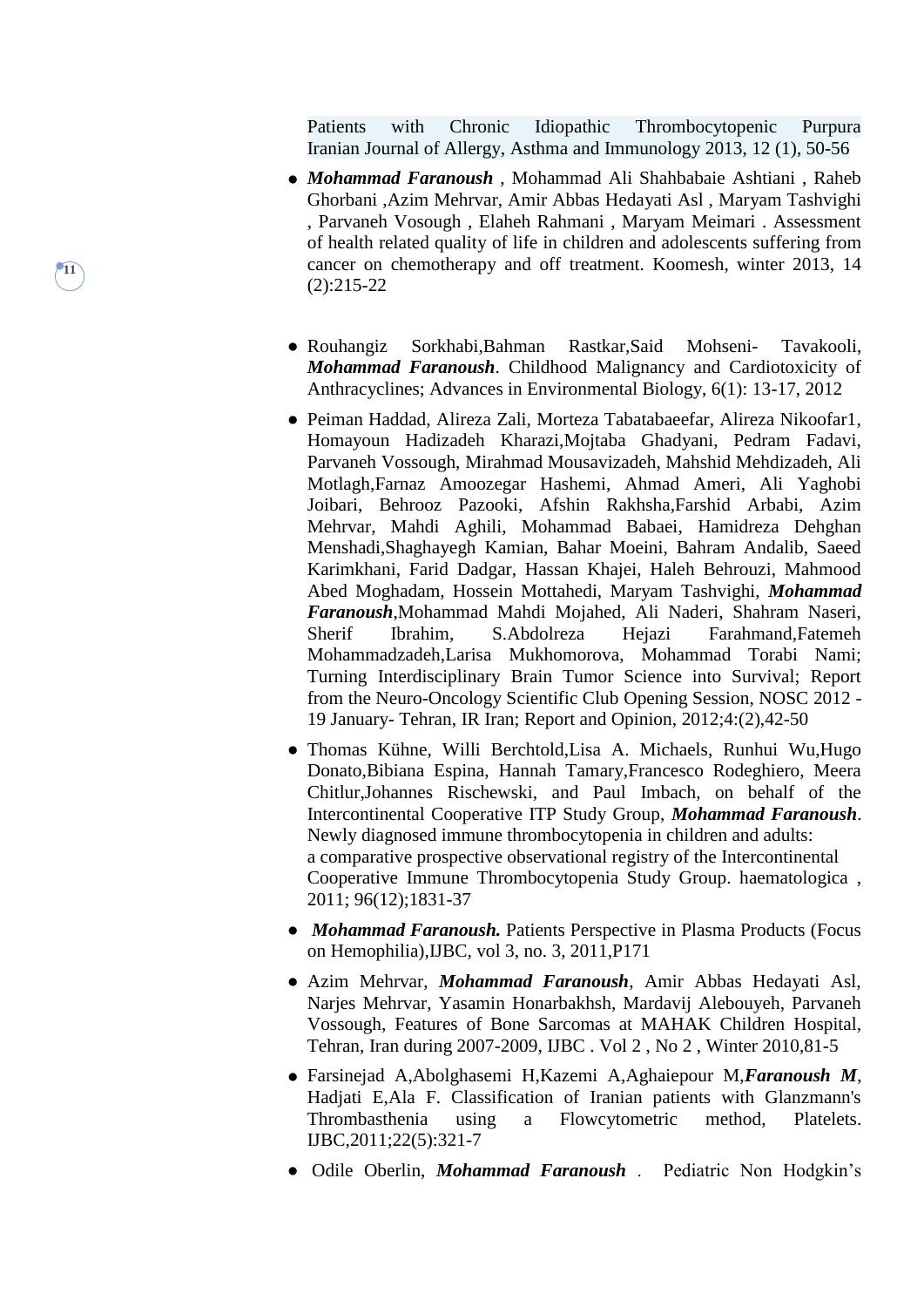Lymphomas,IJBC, Vol 2, No 3.2010,P107-11

- **●** Alireza Farsinejad, Hassan Abolghasemi, Ahmad Kazemi, Mahnaz Aghaee pour, *Mohammad faranoush*, Mahin Nikoo Goftar, Esmardis Hajati, Mohammad Jazebi, Fereidoon Ala. Density of platelet GPIIb-IIIa and Bleeding Severity in Iranian patients with Glanzmann's Thrombasthenia.IJBC ,2010,vol 7,P134-39
- **●** Azim Mehrvar, *Mohammad Faranoush*, Amir Abbas Hedayati Asl, Narjes Mehrvar,Yasamin Honarbakhsh, Mardavij Alebouyeh, Parvaneh vossough, Features of Bone Sarcomas at MAHAK Children Hospital, Tehran, Iran during 2007,IJBC, Vol 2, No. 2 , 2010,P81-5
- **●** *Faranoush M,*Haghighi M,Fallahazad V.The Effect of L-Asparginase on Protein C ,S and Antithrombin on Childhood Leukemia.Koomesh Winter 2010 ,12:123-126
- **●** [M.S. Rahiminejad,](http://scialert.net/asci/author.php?author=M.S.&last=%20Rahiminejad) [S. Rahiminejad,](http://scialert.net/asci/author.php?author=S.&last=Rahiminejad) [M. Rahimi,](http://scialert.net/asci/author.php?author=M.&last=Rahimi) [A. Baghersalimi,](http://scialert.net/asci/author.php?author=A.&last=Baghersalimi) [S.](http://scialert.net/asci/author.php?author=S.&last=Inanlou)  [Inanlou,](http://scialert.net/asci/author.php?author=S.&last=Inanlou) [M. Karimi,](http://scialert.net/asci/author.php?author=M.&last=%20Karimi) *[M. Faranoush](http://scialert.net/asci/author.php?author=M.&last=Faranoush)*, [R. Ghorbani](http://scialert.net/asci/author.php?author=R.&last=Ghorbani) , [G.R.](http://scialert.net/asci/author.php?author=G.R.&last=%20Mohammadi)  [Mohammadi](http://scialert.net/asci/author.php?author=G.R.&last=%20Mohammadi)**.**Ocular Complication and Visual Evoked Potential in β-Thalassemia Patients on Desferal Therapy**.** Research Journal of Biological Sciences, 2009,Vol 4,Issue 8,PP:928-932
- **●** Soltani S,*FaranoushH M*. [A Primary](http://www.sid.ir/En/ViewPaper.asp?ID=140764&varStr=2;SOLTANI%20SETAREH,FARANOUSH%20M.;KOOMESH;WINTER%202009;10;2%20(30);151;154) Carcinoid Tumor of the Breast ["CASE REPORT"](http://www.sid.ir/En/ViewPaper.asp?ID=140764&varStr=2;SOLTANI%20SETAREH,FARANOUSH%20M.;KOOMESH;WINTER%202009;10;2%20(30);151;154) . Koomesh Winter 2009; 10(2 (30)):151-154
- **●** *Faranoush M*.,Jafarpour A.,Ghorbani R,Rahmani M,Jazebi M.,Shahshani T.,Danaei N.,Mohammadi G. [Correlation of](http://www.sid.ir/En/ViewPaper.asp?ID=159926&varStr=5;FARANOUSH%20M.,JAFARPOUR%20A.,GHORBANI%20RAHEB,RAHMANI%20MAHBOUBEH,JAZEBI%20M.,SHASHAANI%20T.,DANAEI%20N.,MOHAMMADI%20GHOLAM%20REZA;KOOMESH;FALL%202009;11;1%20(33);55;60) Thrombotic Factor with Bleeding Severity in Patients with [Factor XI Deficiency.](http://www.sid.ir/En/ViewPaper.asp?ID=159926&varStr=5;FARANOUSH%20M.,JAFARPOUR%20A.,GHORBANI%20RAHEB,RAHMANI%20MAHBOUBEH,JAZEBI%20M.,SHASHAANI%20T.,DANAEI%20N.,MOHAMMADI%20GHOLAM%20REZA;KOOMESH;FALL%202009;11;1%20(33);55;60) Koomesh Fall 2009; 11(1 (33)):55-60
- **●** A. Azarkeivan, A. Mehrvar, *M. Faranoush*, P. Vossough, N. Mehrvar, R. Ghorbani, A. Shahmohamadi, M.A. Ehsani and A.A. Hedayatiasl. Cardiac Involvement in Patients with Transfusion Dependent Thalassemia. Research Journal of Biological Sciences 4 (2): 195-199, 2009
- **●** *M. Faranoush*, G.R. Bahoush , A. Mehrvar, S. Hejazi, P. Vossough, A.A. Hedayatiasl, M.S. Rahiminejad, F. Seighali, R. Ghorbani and M.A. Ehsani. Wilm's Tumor: Epidemiology and Survival, Research Journal of Biological Sciences 4 (1): 86-89, 2009
- **●** [F. Ghahramanfard](http://scialert.net/asci/author.php?author=F.&last=Ghahramanfard) , *[M. Faranoush](http://scialert.net/asci/author.php?author=M.&last=Faranoush)* .Ovarian Dysgerminoma with Metastasis to Spinal Column (Case Report) ,Research Journal of Biological Sciences ,2009,vol 4 ,Issue 8,PP: 909-912
- **●** *Mohammad Faranoush (M.D)*, Navid Danai (M.D), Raheb Ghorbani (Ph.D), Mahbobeh Rahamni (M.D), Mohammad Jazebi (M.D), Tahereh Shashaani (M.D), Mojtaba Malek (M.D) . Survey of the relationship between thrombophilic factors and the rate and severity of bleeding in patients with severe hemophilia A. [Koomesh: Summer 2008, Vol. 9,](http://koomesh.hbi.ir/browse.php?a_code=A-10-4-233&slc_lang=en&sid=1&ftxt=1)  [No.4](http://koomesh.hbi.ir/browse.php?a_code=A-10-4-233&slc_lang=en&sid=1&ftxt=1)**,**p48
- **●** Shahgholi E, Vosough P, Sotoudeh K, Arjomandi K, Ansari S, Salehi S,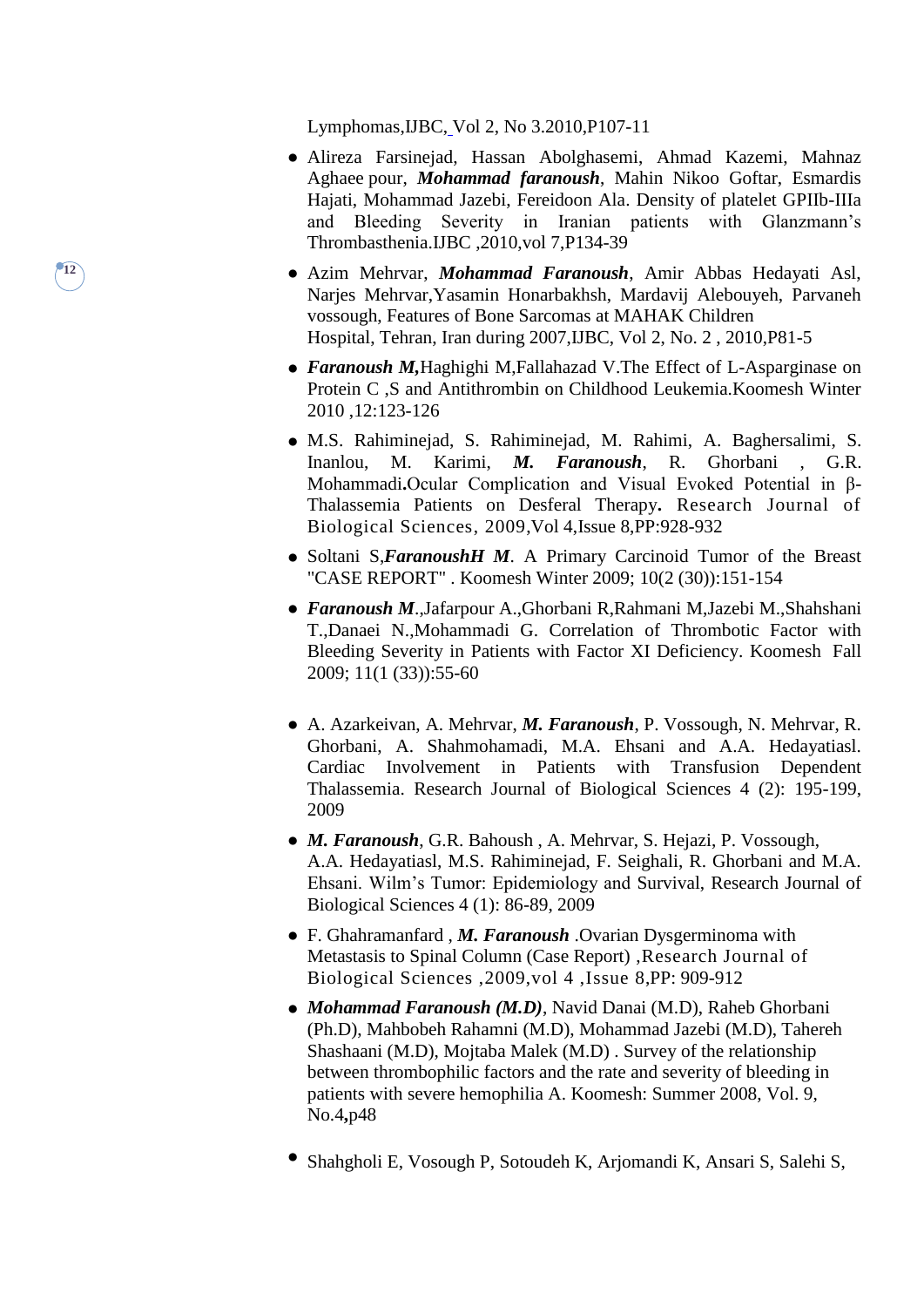*Faranoush M*, Ehsani MA[.Intravenous immune globulin versus](http://www.ncbi.nlm.nih.gov/pubmed/19190878?ordinalpos=1&itool=EntrezSystem2.PEntrez.Pubmed.Pubmed_ResultsPanel.Pubmed_DefaultReportPanel.Pubmed_RVDocSum)  [intravenous anti-D immune globulin for the treatment of acute immune](http://www.ncbi.nlm.nih.gov/pubmed/19190878?ordinalpos=1&itool=EntrezSystem2.PEntrez.Pubmed.Pubmed_ResultsPanel.Pubmed_DefaultReportPanel.Pubmed_RVDocSum)  [thrombocytopenic purpura.](http://www.ncbi.nlm.nih.gov/pubmed/19190878?ordinalpos=1&itool=EntrezSystem2.PEntrez.Pubmed.Pubmed_ResultsPanel.Pubmed_DefaultReportPanel.Pubmed_RVDocSum) Indian J Pediatr. 2008 Dec; 75(12):1231-5.

**●** *Faranoush M*, Rahiminejad MS, Karamizadeh Z, Ghorbani R, Owji SM .Zinc Supplementation Effect on Linear Growth in Transfusion Dependent β Thalassemia ,IJBC, Vol. 1, No. 1, Autumn 2008,P:20-22

**13**

- **●** Mehrvar A, Azarkeivan A, Saberi Nejad J, *Faranoush M*, Mehrvar N, Vossough P .Prevalence of Diabetes Mellitus in Patients with Transfusion Dependent β Thalassemia ,IJBC, Vol. 1, No. 1, Autumn 2008,P:12-14
- **●** Rahiminejad MS, *Faranoush M*, Khosravi MH, Jahanmirinejad F Chouhdari A, Amini A, Sotoudeh K.Role of Anesthesia in Performing Invasive Procedures for Children with Malignancy.IJBC, Vol. 1, No. 1, Autumn 2008,P:8-10
- **●** [Shabani M, Asgarian-Omran H, Vossough P, Sharifian RA,](http://www.ncbi.nlm.nih.gov/pubmed/18604725?ordinalpos=1&itool=EntrezSystem2.PEntrez.Pubmed.Pubmed_ResultsPanel.Pubmed_RVDocSum)  *Faranoush M*[, Ghragozlou S, Khoshnoodi J, Roohi A, Jeddi-](http://www.ncbi.nlm.nih.gov/pubmed/18604725?ordinalpos=1&itool=EntrezSystem2.PEntrez.Pubmed.Pubmed_ResultsPanel.Pubmed_RVDocSum)[Tehrani M, Mellstedt H, Rabbani H, Shokri F.E](http://www.ncbi.nlm.nih.gov/pubmed/18604725?ordinalpos=1&itool=EntrezSystem2.PEntrez.Pubmed.Pubmed_ResultsPanel.Pubmed_RVDocSum)xpression profile of orphan receptor tyrosine kinase (ROR1) and Wilms' tumor gene 1 (WT1) in different subsets of B-cell acute lymphoblastic leukemia.Leuk Lymphoma. 2008,Jul;49(7):1360-7
- **●** A.Mehrvar, A.Azarkeivan, J.Saberinejad, N.Mehrvar, *M.Faranoush*, P.Vossough. Prevalence of hypothyroidism and hypoparathyroidism in patients with β thalassemia in Iran.SJIBTO 2008;5(1):53-59
- **●** A.Mehrvar,A.Azarkeivan,*M.Faranoush*,N.Mehrvar,J.Saberinejad,R.Ghor bani,P.Vossough.Endocrinopathies in patients with transfusion-dependent B-thalassemia.Pediatric Hematology and Oncology,25;187-194,2008

Mehrvar A.,Azarkeyvan A.,Saberinezhad J.,Mehrvar N.,*Faranoush M*.,Vossough P.Prevalence of Sexual Maturation Rate [Abnormalities in](http://www.sid.ir/En/ViewPaper.asp?ID=107370&varStr=15;MEHRVAR%20A.,AZAR%20KEYVAN%20A.,SABERI%20NEZHAD%20J.,MEHRVAR%20N.,FARANOUSH%20M.,VOSOUGH%20PARVANEH;JOURNAL%20OF%20ARMY%20UNIVERSITY%20OF%20MEDICAL%20SCIENCES%20OF%20THE%20I.R.%20IRAN%20(JAUMS);SUMMER%202007;5;2%20(SERIAL%20NUMBER18);1233;1238) [Patients with B Thalassemia](http://www.sid.ir/En/ViewPaper.asp?ID=107370&varStr=15;MEHRVAR%20A.,AZAR%20KEYVAN%20A.,SABERI%20NEZHAD%20J.,MEHRVAR%20N.,FARANOUSH%20M.,VOSOUGH%20PARVANEH;JOURNAL%20OF%20ARMY%20UNIVERSITY%20OF%20MEDICAL%20SCIENCES%20OF%20THE%20I.R.%20IRAN%20(JAUMS);SUMMER%202007;5;2%20(SERIAL%20NUMBER18);1233;1238) in Iran. Journal of Army University of Medical Sciences of the I.R. Iran (JAUMS) Summer 2007; 5(2 (No 18)):1233-1238.

- **●** Hossein Asgarian Omran, Mahdi Shabani, Tahereh Shahrestani, Abdolfattah Sarafnejad,Jalal Khoshnoodi,Parvaneh Vossough, *Mohammad Faranoush*, Ramzan A.Sharifian, Mahmood Jeddi-Tehrani, Hodjatallah Rabbani, Fazel Shokri. Immunophenotypic Subtyping of Leukemic Cells from Iranian Patients with Acute Lymphoblastic Leukaemia: Association to Disease Outcome. Iran.J.Immunol. VOL. 4 NO. 1 Winter 2007
- **●** Kh.Arjmandi.Rafsanjani,P.Vossough,A.Bashardoost,Gh.Bahoosh, *M.Faranoush*,A.A.Hedayatiasl.Evaluation of survival and related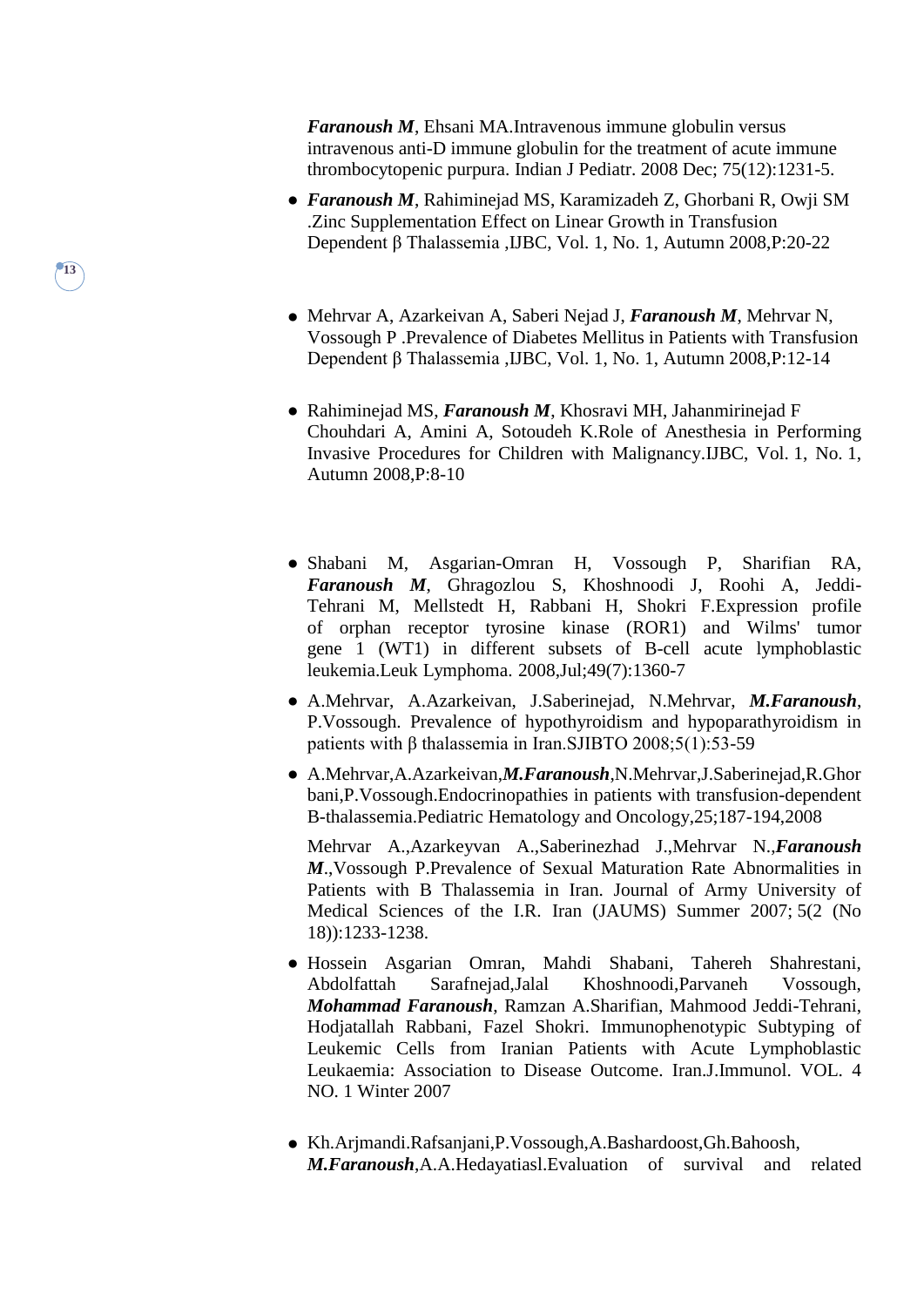factors in children who referred to the Hazrat –Ali Asghar Hospital Between 1993-2003 .Journal of Iran university of medical Sciences,2008;Vol 14,(57):21-27

**●** Khadijeh A. Rafsanjani**,** *Mohammad Faranoush***,** Amir A. Hedayatiasl, Parvaneh Vossough**.** Gonadal function and fertility in males survivors treated for Hodgkin's disease in Iran. Saudi Med J 2007; Vol. 28 (11):477-480

- **●** M.Malek, R.Ghorbani, M.Nameni, M.Mousavi, F.Malek, R.Eskandarian, *M.Faranoush*, M.R.Tamadon.Associatio between Helicobacter pylori infection and first miscarriage.Koomesh,2007,vol 8 ,no 4,33
- **●** Arjmandi KH, Bashardoost M,Vossough P , *Faranoush M*,Epidemiology and survival of Rhabdomyosarcoma, International World of Pediatric,Feb 2007,28
- **●** Arjmandi KH, Vossough P, *Faranoush M*, Hedayatiasl AA,Out come of Langerhans cell Histiocytosis, IJHOBMT ,vol. 3, No.5, March 2006
- **●** Poopak B,Pourfathollah A.A.,Najmabadi H,Mortazavi Y,Yahyavi S.H.,Vossugh P,Arzanyan MT,Izadyar M,Shahgholi E,Bahoush GR,Hamidieh A.A.,*Faranoush M*,Khosravipoor G,Haghnejad F:Evaluationof oligoclonal rearrangements of immunoglobulin receptor genes in Iranian children suffering acute lymphoblastic leukemia ;Med scie j;vol.17,no.3,2006;14
- **●** Poopak B,Pourfathollah A.A.,Najmabadi H,Mortazavi Y,Yahyavi S.H.,Vossugh P,Arzanyan MT,Izadyar M,Shahgholi E,Bahoush GR,Hamidieh A.A.,*Faranoush M*,Khosravipoor G,Haghnejad F:Evaluationof bi/oligoclonal rearrangements of immunoglobulin and Tcell receptor genes in Iranian children suffering B-precursor acute lymphoblastic leukemia ;Med scie j;vol.15,no.3,2005;4-12
- **●** Poopak B,Pourfathollah A.A.,Najmabadi H,Mortazavi Y,Yahyavi S.H.,Vossugh P,Arzanyan MT,Izadyar M,Shahgholi E,Bahoush GR,Hamidieh A.A.,*Faranoush M*,Khosravipoor G,Haghnejad F:The pattern of cross lineage T-cell receptor  $\delta/\gamma$  gene rearrangements in Bprecursor acute lymphoblastic leukemia of Iranian children using polymerase chain reaction;Khoon,2,vol 6,2005,203-14
- **●** A.Ghavamzadeh, K.Alimoghadam, A*.*A*.*Hedayatiasl, M.Iravani, *M*.*Faranoush* ,M.Jahani, A.Mousavi, B.Bahar Umbilical cord blood transplantation from related and unrelated donors in children patients, Hematology-oncology and bone marrow transplantation research center. J Ped. Hematology oncol 2005; 27:460
- **●** Vossough P, *Faranoush M*, Emami Z.,Bahoush GR., Arjmandi KH., Ansari SH., Alebouyeh M., Shahgholi E, Hedayatiasl AA: Flowcytometric and DNA analysis minimal residual disease(MRD) in childhood B- lineage lymphoblastic leukemia. IJHOBMT, vol 2,No. 5,June 2005 ;p:5
- **●** Vossough P, *Faranoush M*, Hedayatiasl AA: Delayed Diagnosis of Retinoblastoma: Analysis of Degree, Cause and Potential Consequences, Academy of Medical Sciences Journal, Vol 11, No. 62, 2005 pp 283-288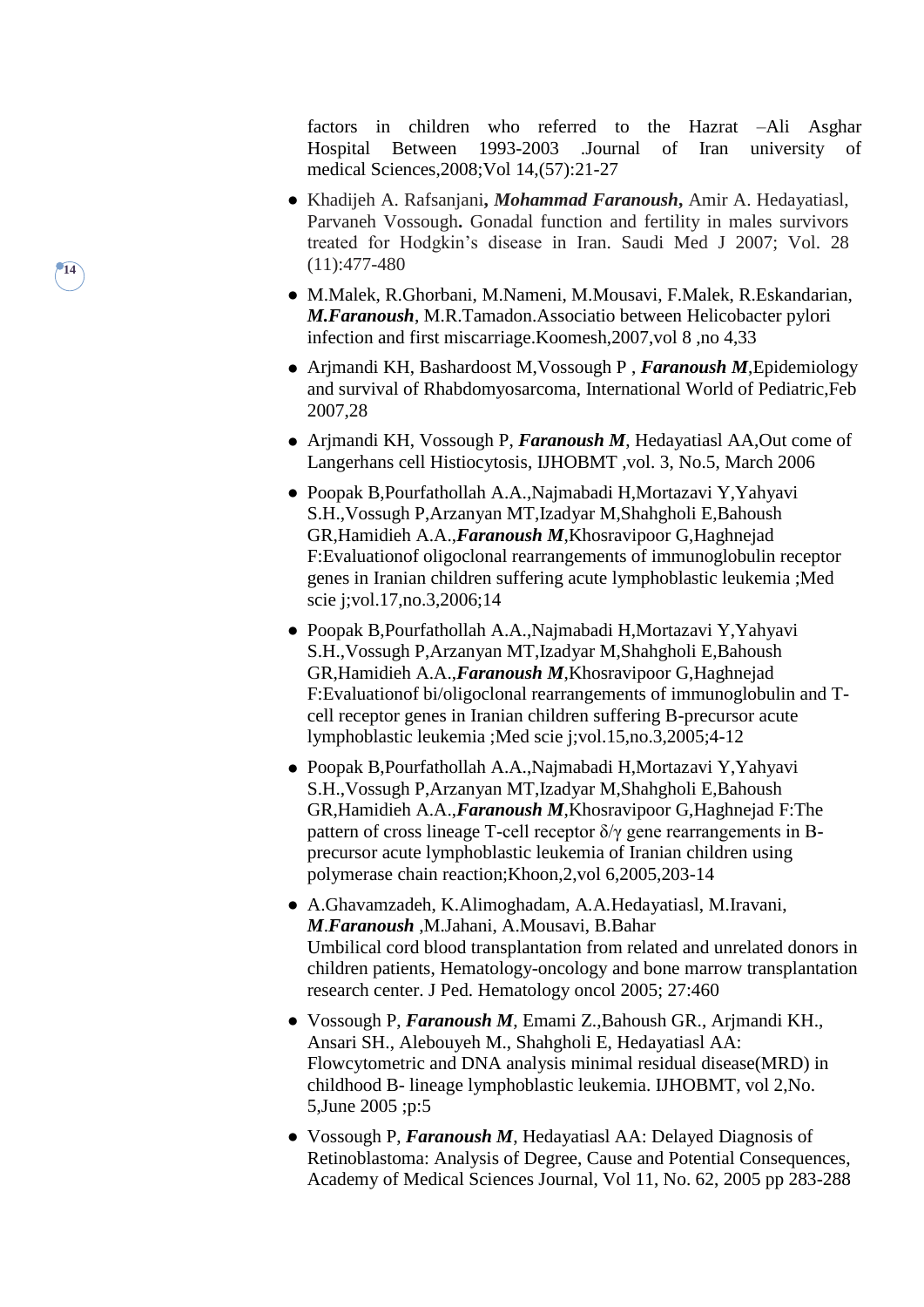- **●** Arjmandi KH, Vossough P, *Faranoush M*, Hedayatiasl AA*,* Bahoush GR Shahgholi E, Study of D/G hemoglobin incidence in a sample population ( single institution), IJHOBMT ,vol. 2, No.4, March 2005
- **●** Vossough P, *Faranoush M*, Hedayatiasl AA*,*,Bahoush GH., Arjmandi KH., Ansari SH., Alebouyeh M., Shahgholi E, Pediatric soft tissue sarcoma (STS) in Iran, International Sarcoma, June 2005, p173
- **●** *Faranoush M*, Malek M ,Qorbani R ,Rahbar M ,Safaie Z ;Blood lead determination in pediatric population in semnan , Koomesh , vol 3;2002 ,p:35-8
- **●** Yazdiha MS , *Faranoush M* ;Blood Zinc level in thalassemia major ; Shahid Beheshti Medical Journal, vol 4 ; 2003 ,p:47-9
- **●** Mehr Alizadeh M , *Faranoush M* ;Elis van creveld (Case Report) ;Koomesh , vol 4 , 2003, p:25-7
- **●** Seif Hashemi M , Bedokhti ME , Yazdiha MS, Nabavi M , *Faranoush M;* Assessment and Internal Evaluation of pediatric curriculum ;Koomesh ,vol 1 , 2000 , p: 45-9
- *Faranoush M* , Bedokhti ME, Yazdiha MS, Malek M , Oorbani R; Effect of Common salt in umbilical granuloma ; Qazvin Medical Journal , vol 9 ;2006,p:24-8
- **●** Yazdiha MS,*Faranoush M*:Cholelithiasis after Ceftriaxone use; Med Res;28 vol 2,2004,147-50
- **●** *Faranoush M*, Ghorbani R,Malek M:Prevalence of Hepatitis C in thalassemia ,Hormozgan Journal,vol 2;2006,p:34-8

#### **Booklets**

**15**

- **●** Thalassemia emergency
- **●** Information about Factor VII deficiency
- **●** Information about von-willeberand disease
- **●** Fever and neutropenia in pediatric cancer

#### **Book**

- **●** *Faranoush M ,*soboti B: Pediatric Board and Internship Review Exam; Teimourzadeh pub,2007
- **●** *Faranoush M ,*soboti B: Pediatric Board Review Exam; Teimourzadeh pub,2006
- **●** *Faranoush M,* Derakhshanfar H: Pre Residency Pediatric Review ,vol 1&2,Teimourzadeh pub,2005
- **●** *Faranoush M,* Derakhshanfar H: Pre Residency Pediatric Review Exam ,vol 1&3,Teimourzadeh pub,2004
- **●** *Faranoush M,* Beidokhti MA, Shahgholi E ,Zamanfar D: Text Book of Pediatric(Nelson)Oncology chapter, Roshan Ketab Pub,2004 (Translation)
- **●** *Faranoush M,* Shahgholi E, Beidokhti MA: Text Book of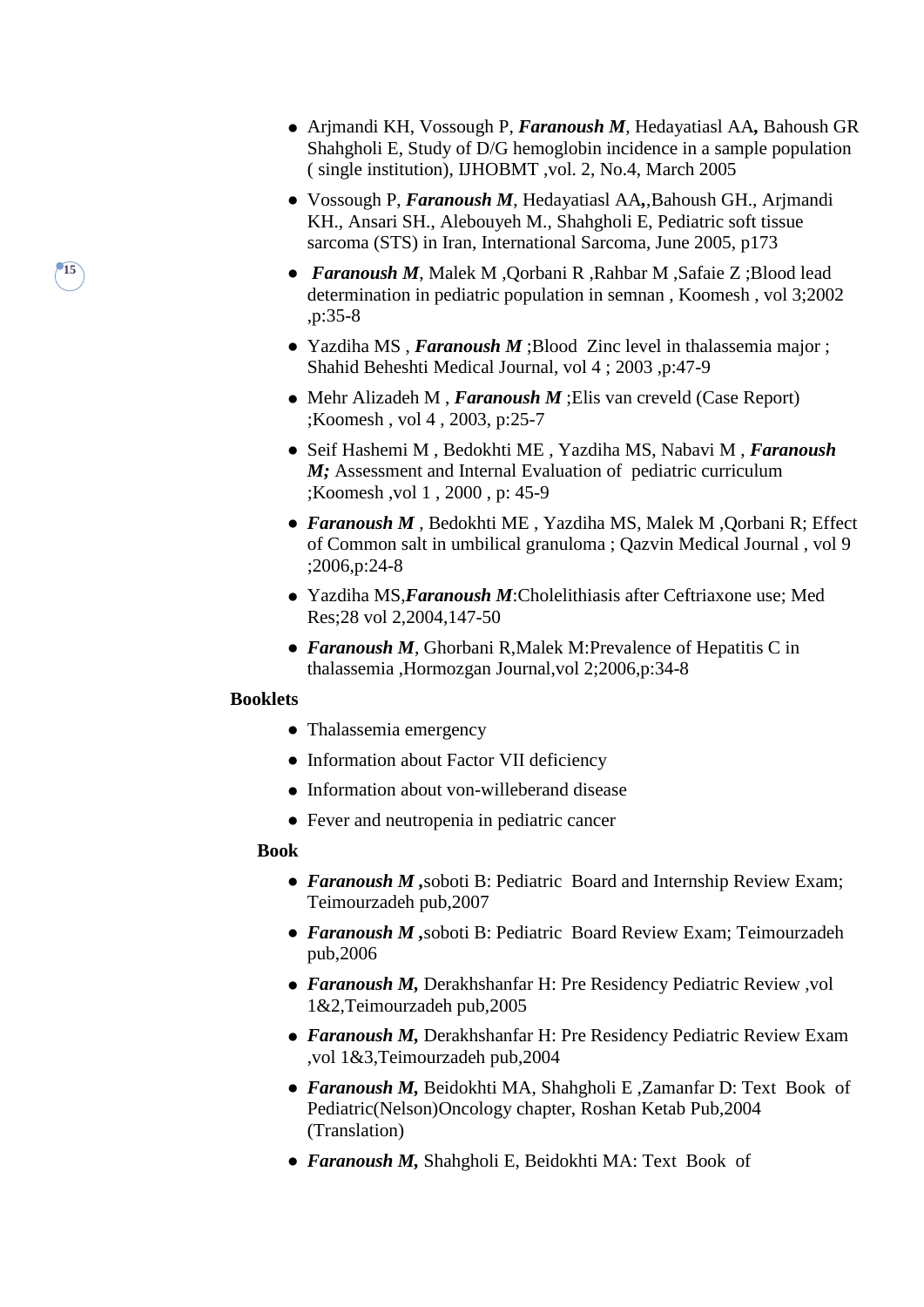Pediatric(Nelson)Hematology chapter, Roshan Ketab Pub,2004 (Translation)

- **●** *Faranoush M,* Beidokhti MA, Safaie N : Text Book of Pediatric(Oski)Hematology chapter, Roshan Ketab Pub,2002(Translation)
- **●** Velayati AA ,*Faranoush M* :Essential Text Book of Pediatric(Nelson), Andisheh Rafia Pub,2006(Translation)

#### **Abstracts**

- **●** A Mehrvar, *M Faranoush*, M Tashvighi, AA Asl, MA Fazeli, N Mehrvar, R Zangooel, M Alebouyeh, P Vossough; [Current management](http://scholar.google.com/scholar?cluster=14110892419983273141&hl=en&oi=scholarr)  [and aspects of acute lymphoblastic and acute myeloblastic leukemia at a](http://scholar.google.com/scholar?cluster=14110892419983273141&hl=en&oi=scholarr)  [hospital based study in Iran.](http://scholar.google.com/scholar?cluster=14110892419983273141&hl=en&oi=scholarr) EJC,2013,vol 49 ,S365-S365
- **●** A Mehrvar, AA Asl, *M Faranoush*, M Tashvighi, MA Fazeli, N Mehrvar, R Zangooei, M Alebouyeh, P Vossough; [FOLLOW-UP OF](http://scholar.google.com/scholar?cluster=698235776136822767&hl=en&oi=scholarr)  [CHILDHOOD BRAIN TUMORS AT MAHAK PEDIATRIC CANCER](http://scholar.google.com/scholar?cluster=698235776136822767&hl=en&oi=scholarr)  [TREATMENT AND RESEARCH CENTER \(MPCTRC\), TEHRAN,](http://scholar.google.com/scholar?cluster=698235776136822767&hl=en&oi=scholarr)  [IRAN;](http://scholar.google.com/scholar?cluster=698235776136822767&hl=en&oi=scholarr)PBC,2013,vol 60,p161
- **●** M Tashvighi, A Mehrvar, *M Faranoush*, AA Asl, MA Fazeli, R Gholami, N Mehrvar, R Zangooei, M Alebouyeh, P Vossough; [MANAGEMENT AND TREATMENT OF CHILDHOOD WILMS](http://scholar.google.com/scholar?cluster=7905926221624775746&hl=en&oi=scholarr)  [TUMOR DURING THREE YEARS OF FOLLOW-UP AT A](http://scholar.google.com/scholar?cluster=7905926221624775746&hl=en&oi=scholarr)  [HOSPITAL BASED STUDY;](http://scholar.google.com/scholar?cluster=7905926221624775746&hl=en&oi=scholarr)2013,vol 60,p 219
- **●** S Tehrani Tarighat, *M Faranoush*, S Ravanbod, F Fashandaky, F Ala; [Case Series Report: Low-Dose Immune Tolerance Induction \(ITI\) In](http://scholar.google.com/scholar?cluster=10711012338734130971&hl=en&oi=scholarr)  [Iran;](http://scholar.google.com/scholar?cluster=10711012338734130971&hl=en&oi=scholarr)Hemophilia,2012,vol 18 ,p.96
- **●** *Mohammad Faranoush*, Azim Mehrvar, Amir Abbas Hedayati Asl, Maryam Tashvighi, Reza Ravan Parsa, Mohammad Ali Fazeli, Behdad Sobuti, Narjes Mehrvar, Jafarpour Ali, Rokhsaneh Zangooei, Mardawij Alebouyeh, Parvaneh Vossough; [THE EPIDEMIOLOGY OF](http://scholar.google.com/scholar?cluster=9802685206218606652&hl=en&oi=scholarr)  [CHILDHOOD BRAIN TUMORS AT MAHAK PEDIATRIC CANCER](http://scholar.google.com/scholar?cluster=9802685206218606652&hl=en&oi=scholarr)  [TREATMENT AND RESEARCH CENTER \(MPCTRC\), TEHRAN,](http://scholar.google.com/scholar?cluster=9802685206218606652&hl=en&oi=scholarr)  [IRAN;](http://scholar.google.com/scholar?cluster=9802685206218606652&hl=en&oi=scholarr) NEURO-ONCOLOGY,2012 ,vol14,p108
- **●** ST Tarighat, *M Faranoush*, R Ravanbod, F Ala; [Tailored primary](http://scholar.google.com/citations?view_op=view_citation&hl=en&user=DUl538sAAAAJ&cstart=40&citation_for_view=DUl538sAAAAJ:M3NEmzRMIkIC)  [prophylaxis with dose-escalation in Iranian hemophilia A.](http://scholar.google.com/citations?view_op=view_citation&hl=en&user=DUl538sAAAAJ&cstart=40&citation_for_view=DUl538sAAAAJ:M3NEmzRMIkIC) HAEMOPHILIA 18, 164-164
- **●** F. Ghahramanfard*. Faranoush* , R. Ghorbani , M. Rhabar.M. Sheikhvatan; MAIN DETERMINANTS OF SEVERE NEUTROPENIA IN PATIENTS WITH SOLID TUMOURS RECEIVING ADJUVANT CHEMOTHERAPY. E J C SUPPLEMENTS 9 ( 2 0 1 1 ) 1 –2 3,7
- **●** *Faranoush M,*Vossough P,Mehrvar A,Hedayatiasl AA.Incidence Childhood Cancer in MAHAK .2010, 6<sup>th</sup> SIOP ASIA , UBC , PP:1
- **●** Mehrvar A,Vossough P,*Faranoush P*,Hedayatiasl AA.Outcome of soft tissue Sarcoma according to IRS protocol. 2010,  $6<sup>th</sup>$  SIOP ASIA , IJBC ,PP:23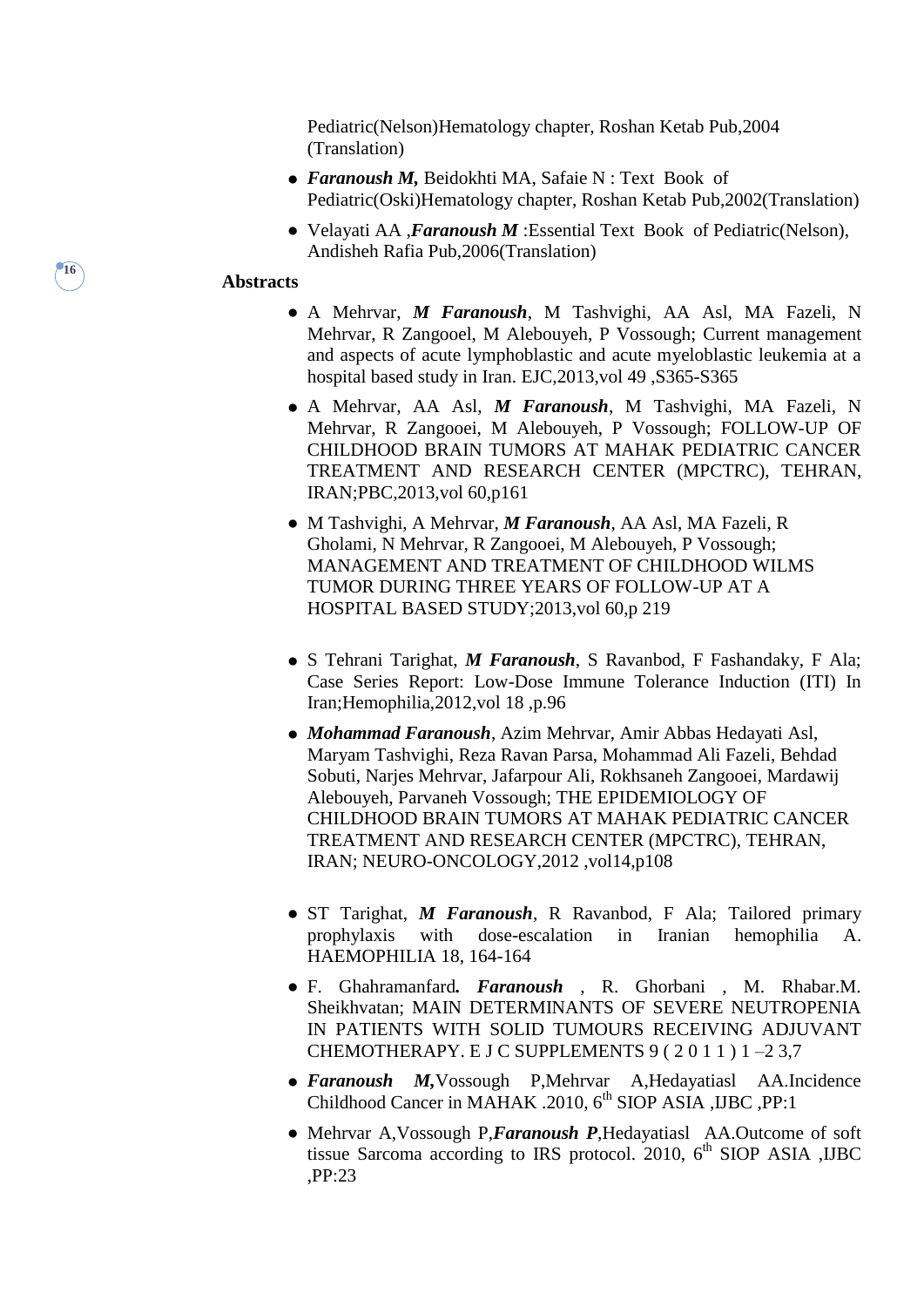- **●** Mehrvar A, Vossough P, *Faranoush P*, Hedayatiasl AA.Report of late effect of cancer in children. 2010,  $6<sup>th</sup>$  SIOP ASIA , IJBC , PP:56
- **●** *Faranoush M*,Arjmandi Kh,Vossough P,Hedayatiasl AA.Sperm count in Male Survivor of Hodgkin's Disease.2009.Fertility Seminar,Yakhteh,PP36
- **●** Ghahramanfard F., *Faranoush M*. [Ovarian Dysgerminoma with](http://www.sid.ir/En/ViewPaper.asp?ID=164083&varStr=11;GHAHRAMANFARD%20F.,FARANOUSH%20M.;INTERNATIONAL%20JOURNAL%20OF%20HEMATOLOGY-ONCOLOGY%20AND%20STEM%20CELL%20RESEARCH%20(IJHOSCR);2009;3;4%20(SUPPL%201);9;10)  [Metastasis to](http://www.sid.ir/En/ViewPaper.asp?ID=164083&varStr=11;GHAHRAMANFARD%20F.,FARANOUSH%20M.;INTERNATIONAL%20JOURNAL%20OF%20HEMATOLOGY-ONCOLOGY%20AND%20STEM%20CELL%20RESEARCH%20(IJHOSCR);2009;3;4%20(SUPPL%201);9;10) Spinal Column. Int. J of Hem-Onc and Stemcell Res (IJHOSCR) 2009; 3(4 (SUPPL 1)):9-10.

- **●** S.Hejazi, *M.Faranoush*, S.Ravanbod, G.Rastegarlari, F.Ala M.Jazebi; Coinheritance of von Willebrand disease and prothrombin 20210A ;Hemophilia, vol 14 suppl 2 July 2008 ,p 113
- **●** M.Rahmani, *M.Faranoush*, R.Ghorbani, M.Jazebi, F.Ala; Correlation between total bleeding score and severity of factor XI deficiency. combined defect in factor VII and XI;Hemophilia, vol 14 suppl 2 July 2008 ,p 109
- **●** *M.Faranoush*,M.Rahmani,F.Ala,M.Jazebi;Congenital combined defect in factor VII and XI;Hemophilia, vol 14 suppl 2 July 2008 ,p 10
- **●** *Mohammad Faranoush* , Parvaneh Vossough , Mardavij Alebouyeh, Mohammad Reza Golpayegani, Amir Abbas Hedayatiasl, Khadijeh Arjmandi Rafsanjani,Qasem Rastegarlari, Mohammad Jazebi,Tahereh Shahshahani,Shabnam Hejazi; Analysis of the thrombosis risk and coagulation factor in children with acute lymphoblastic leukemia ;Pediatr Blood Cancer, vol 49 ,Issue 4,Oct 2007,p;460
- **●** Amir Abbas .Hedayatiasl asl,Bahram darbandi, Parvaneh Vossough ,*Mohammad Faranoush* Mohammad Reza Golpayegani,Rokhsaneh Zangooie,Fatemeh Yazdi,Khadijeh Arjmandi Rafsanjani,Shahla Ansari, Mohammad Zarabi;Medium and High dose Methotrexate induced toxicity in children with acute lymphoblastic leukemia(ALL); Pediatr Blood Cancer, vol 49 ,Issue 4,Oct 2007,p;490
- **●** Khadijeh Arjmandi Rafsanjani,M.Golpayegani,P.Vossough,A.A.Hedayati asl ,*M.Faranoush:* Epidemiology and survival of infant Leukemia; Pediatr Blood Cancer, vol 49 ,Issue 4,Oct 2007,p;492
- **●** *Faranoush M*, Ala F, Vossough P, Rastegarlari G, Jazebi.M, Shahshahani.T, Hejazi S, Namakian.F, Golpayegani M, Hedayatiasl A. THROMBOSIS IN BETA THALASSEMIA MAJOR. *J Thromb Haemost 2007*; **5** Supplement 2: P-M-501
- **●** Rastegar Lari G, Tamaddon G, Eshghi P, Hejazi S, Ravanbod S, Kazemi A, Rassoulzadegan M, Baghaipour M, Jazebi.M, *Faranoush M*, Tabatabaey A, Enayat MS, Ala FA. GENETIC ANALYSIS OF PATIENTS WITH FACTOR XIII DEFICIENCY IN IRAN: REPORT OF FOUR NOVEL MUTATIONS. *J Thromb Haemost 2007*; **5** Supplement 2: P-M-199
- **●** Kazemi A, Taghavi A, Rassoulzadegan M, Ravanbod S, *Faranoush M*, Jazebi.M, Baghaipour M, Ala FA, Rastegar Lari G. GENETIC ANALYSIS OF BERNARD SOULIER PATIENTS IN IRAN: REPORT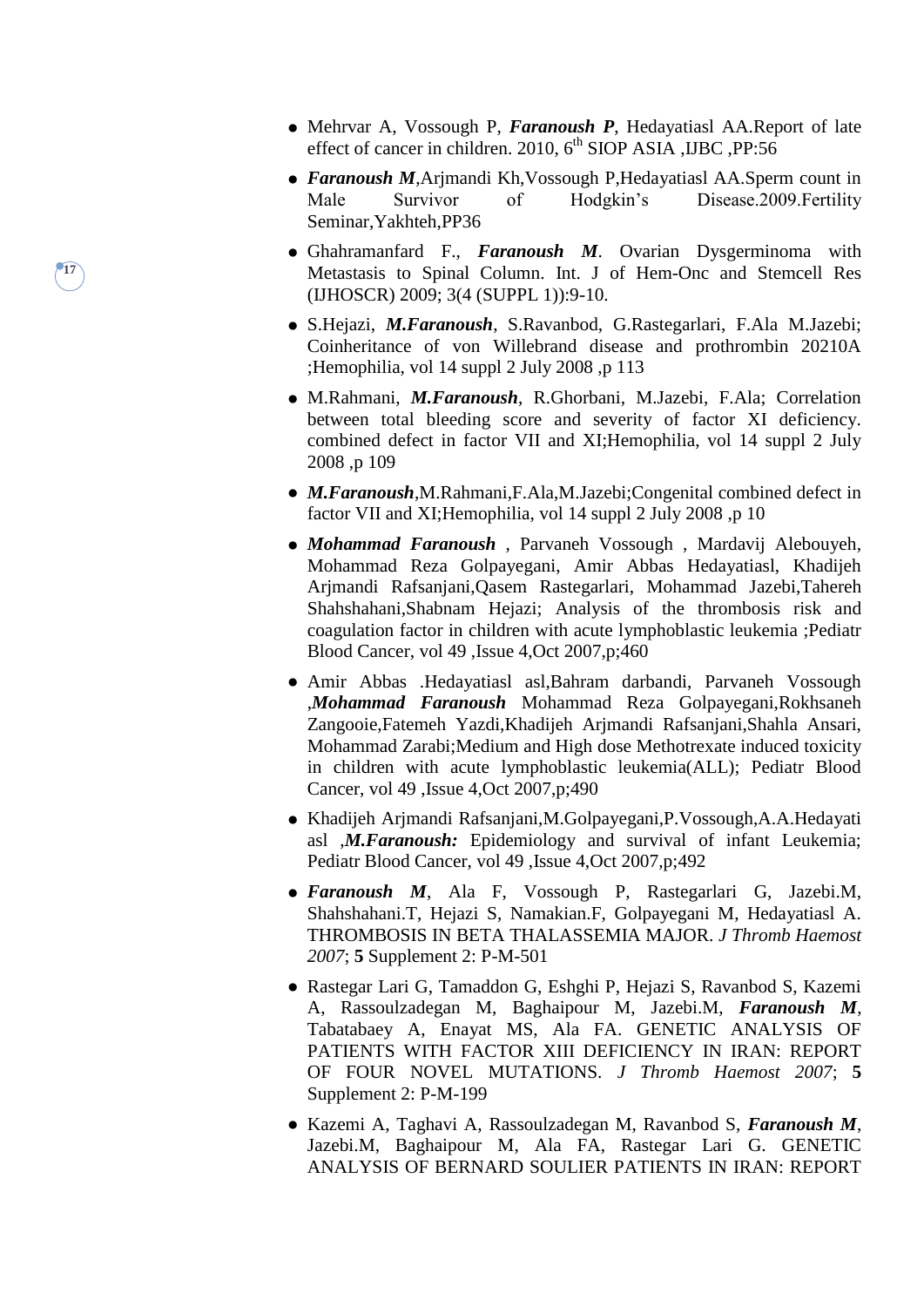OF FIVE NOVEL MUTATIONS. *J Thromb Haemost 2007*; **5** Supplement 2: P-M-181

**●** *Faranoush M*, Vossough P, Ala F, Rastegarlari G, Sadeghi H, Namakian.F, Malek M, Babaei M, Golpayegani M, Jazebi.M, Shahshahani.T, Hejazi S, Hedayatiasl A, Alavitoosi J. EPIDEMIOLOGIC, LABORATORY EVALUATION AND CLINICAL CHARACTERISTICS IN PATIENTS WITH THROMBOSIS. *J Thromb Haemost 2007*; **5** Supplement 2: P-M-500

- **●** *Faranoush M*, Ala F, Vossough P, Rastegarlari G, Jazebi.M, Shahshahani.T, Hejazi S, Alavitoosi J, Hedayatiasl A. EPIDEMIOLOGY OF BERNARD SOULIER DISEASE. *J Thromb Haemost 2007*; **5** Supplement 2: P-S-
- **●** *Faranoush M*,Vossough P, Bahoush GR, Hedayatiasl AA:Epidemiology and survival of Hodgkin's disease, PROS Congress ,Barcelona, June 2007
- **●** Parvaneh Vossough,*Mohammad Faranoush*,Fazel Shokri,Hamid shabani :Correlation between outcome and over expression of orphan receptor tyrosine kinase Ror-1 as a putative tumor associated antigen in pediatric acute lymphoblastic leukemia (ALL) , Pediatric Blood &Cancer ,vol 47,issue 4 October 1,2006;p:400
- **●** AlebouyehMardavij,ParvanehVossough,*Mohammad Faranoush*,Gholam Reza Bahoush,Hormoz Shams: Retinoblastoma (RB) in Iranian children :10 years survey at a single institution ; Pediatric Blood &Cancer ,vol 47,issue 4 October 1,2006;p:458
- **●** *MohammadFaranoush*,ParvanehVossough,MardavijAlebouyeh,Khadije hArjmandiRafsanjani,GholamRezaBahoush,AmirAbbasHedayatiasl,Roxa na Kariminejad:Incidence of chromosomal abnormality in pediatric acute lymphoblastic leukemia ; Pediatric Blood &Cancer ,vol 47,issue 4 October 1,2006;p:522
- **●** GholamRezaBahoushMehdiabadi,ParvanehVossough,ShahlaAnsari,Mard avijAlebouyeh,KhadijehArjmandiRafsanjani,*MohammadFaranoush*:Epi demiology and survival of childhood burkitt's lymphoma in Iran :results from a single institute; ; Pediatric Blood &Cancer ,vol 47,issue 4 October 1,2006;p:523
- **●** P.Vossough,*M.Faranoush*,AA.Hedayatiasl,KH.Arjmandi,SH.Ansari,GR. Bahoush,MR.Golpayegani;Premaarriage screening for thalassemia: Benefits and Problems ,New challenges in thalassemia,Iranian Pediatric Hematology and oncology Society ,Kerman ,Iran ,7-9 September
- **●** Hedayatiasl AA, P.Vossough, *M.Faranoush*, Alebouyeh M., Trace Elements Determination in Major Thalassemia That Treated With Desferioxamine. TIF Jan. 2006, Dubai
- **●** P.Vossough, *M.Faranoush*, M.Allebouyeh, A.A.Hedayatiasl Quantitative Assay of Coagulation Factors In Major Thalassemia, TIF Jan. 2006, Dubai
- **●** *M.Faranoush*, P.Vossough, M.Allebouyeh, AA.Hedayatiasl Comparison Between Two High Doses (100 and 200 mg/kg) Intravenous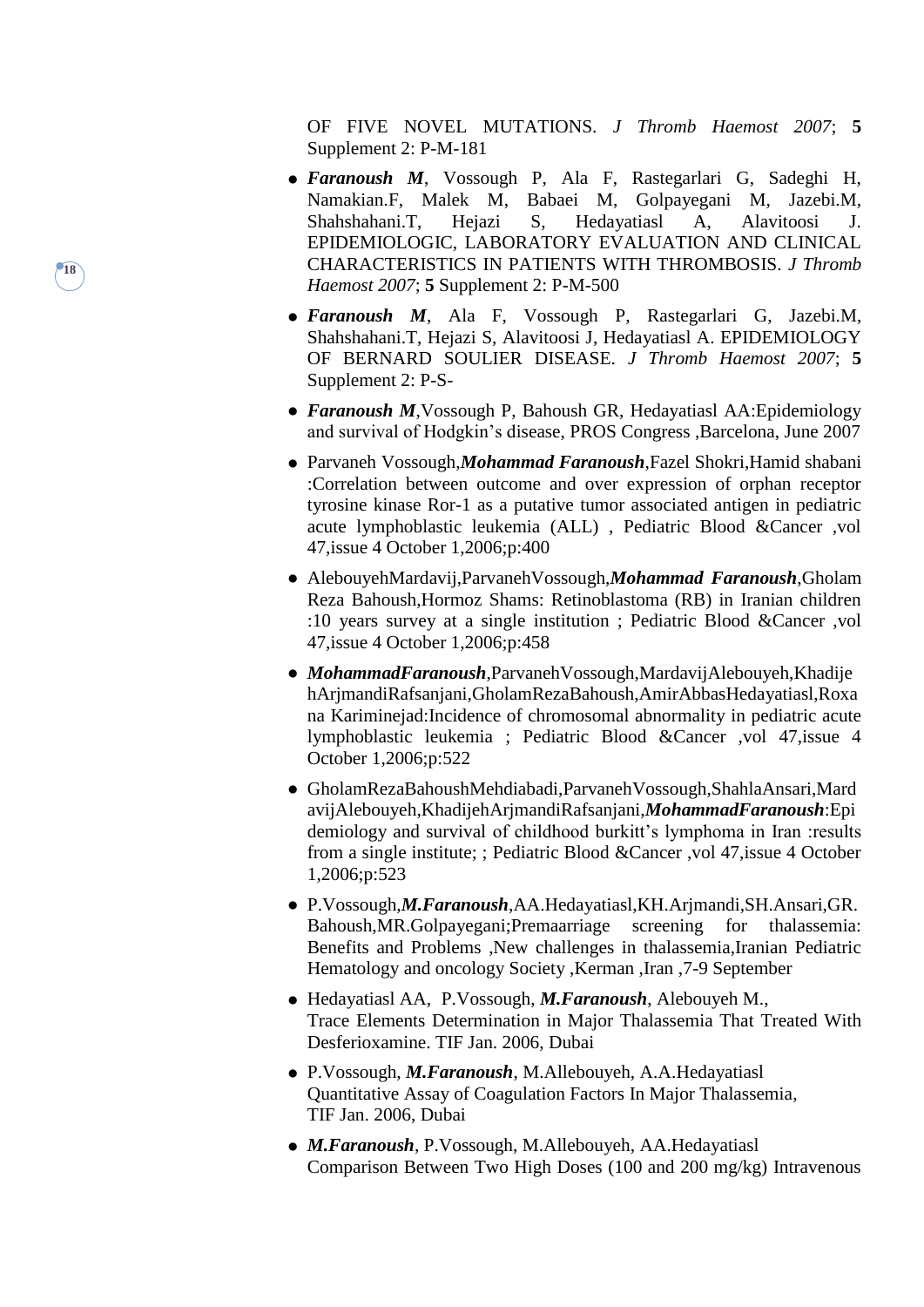Desferioxamine Therapy In Thalassemia Major Patients With Heart Failure, TIF Jan. 2006, Dubai

- **●** M.Allebouyeh, P.Vossough, *M.Faranoush*, AA.Hedayatiasl :Lipid profile in beta thalassemia major patients .TIF Jan 2006;Dubai
- **●** P.Vossough, *M.Faranoush*, Hedayatiasl AA,Golpayegani M:Children ,Cancer and Environment, The first national congress on environment ,occupation and Cancer in Iran ;Cancer Research Center, Iran –Tehran 2006
- **●** P.Vossough, *M.Faranoush*, GR.Bahoush, Hedayatiasl AA*,* Golpaiegani M, Retinoblastoma: Outcome, Causes of delay diagnosis, Annual congress of Iranian society of pediatrics, 13- 17 May 2006
- **●** Vossough P, Bahoush GR, Arjmandi KH., Ansari SH., *Faranoush M* ,Hedayatiasl AA*,* Shahgholi E. Epidemiology and Survival of childhood gastrointestinal cancers in Iran, 3rd Conference of Asian pacific organization for cancer preventation(APOCP) Iran Apr.2005
- **●** *M.Faranoush* ,P Vossough,GR Bahoush, Alebouyeh: Hepatoblastoma in Iran ;Ped blood & cancer ,vol 45,oct 2005,490
- **●** Kh.Arjmandi.Rafsanjani,*M.Faranoush*,GR.Bahoush,P.Vossough,AA.He dayatiasl,SH.Ansari,E.Shahgholi:Study of D/G Hemoglobin Incidence;TIF,Jan,2006;Dubai
- **●** P.Vossough,GR.Bahoush,*M.Faranoush*,A.A.Hedayatiasl,E.Shahgholi:Im munophenotypic and karyotypic abnormalities in pediatric ALL: Results from a single institute; Iranian Pathologic Congress ,2004;68
- **●** *M.Faranoush*,R.Ghorbani,M.E.AminBeidokhti,P.Vossough,M.Malek,M. S. Yazdiha:Prevalence of Hepatitis C infection in major thalassemia on blood transfusion in semnan state;TIF,Jan,2006;Dubai
- **•** P.Vossough,*M.Faranoush*, GR.Bahoush, Kh.Arjmandi.Rafsanjani ,SH.Ansari,E.Shahgholi:Epidemiology and survival of wilm's tumor,Gharib congress, 17-19 November, Tehran, Iran

#### **RESEARCH INTEREST**

**19**

- **●** Thrombosis
- **●** Advanced Cell Therapy and Marrow Transplant
- **●** Cancer genetic
- **●** Gene therapy in bleeding disorders

### **OTHER SKILLS**

- **●** Statistical medical research analysis
- **●** Medical Education

#### **HOBBIES**

**●** Bicycle riding